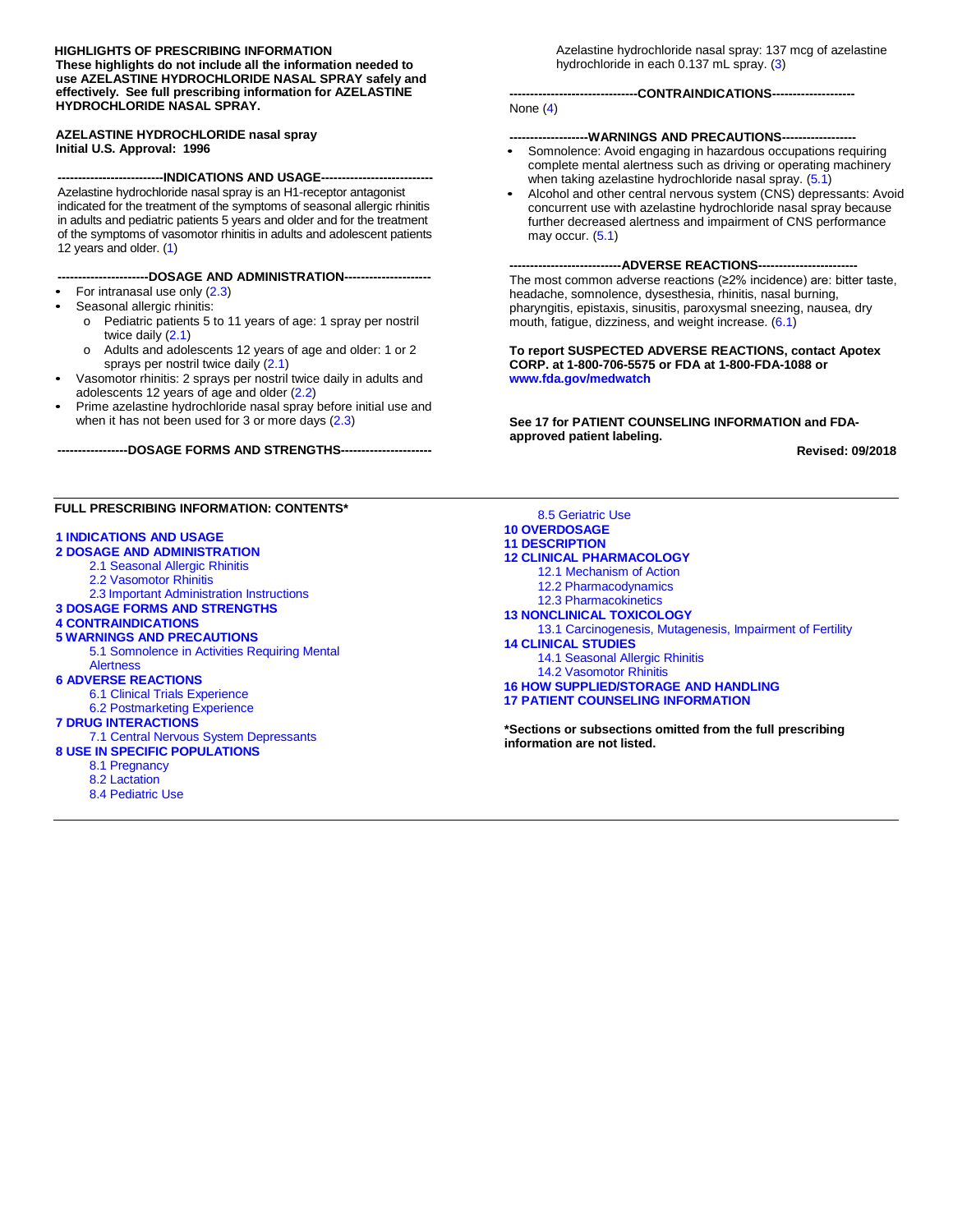# **FULL PRESCRIBING INFORMATION**

## <span id="page-1-0"></span>**1 INDICATIONS AND USAGE**

Azelastine hydrochloride nasal spray is indicated for the treatment of the symptoms of seasonal allergic rhinitis in adults and pediatric patients 5 years and older, and for the treatment of the symptoms of vasomotor rhinitis in adults and adolescent patients 12 years and older.

## <span id="page-1-7"></span>**2 DOSAGE AND ADMINISTRATION**

## <span id="page-1-2"></span>**2.1 Seasonal Allergic Rhinitis**

The recommended dosage of azelastine hydrochloride nasal spray in adults and adolescent patients 12 years and older with seasonal allergic rhinitis is one or two sprays per nostril twice daily. The recommended dosage of azelastine hydrochloride nasal spray in pediatric patients 5 years to 11 years of age is one spray per nostril twice daily.

## <span id="page-1-3"></span>**2.2 Vasomotor Rhinitis**

The recommended dosage of azelastine hydrochloride nasal spray in adults and adolescent patients 12 years and older with vasomotor rhinitis is two sprays per nostril twice daily.

## <span id="page-1-1"></span>**2.3 Important Administration Instructions**

Administer azelastine hydrochloride nasal spray by the intranasal route only.

## *Priming*

Prime azelastine hydrochloride nasal spray before initial use by releasing 4 sprays or until a fine mist appears. When azelastine hydrochloride nasal spray has not been used for 3 or more days, reprime with 2 sprays or until a fine mist appears. Avoid spraying azelastine hydrochloride nasal spray into the eyes.

## <span id="page-1-4"></span>**3 DOSAGE FORMS AND STRENGTHS**

Azelastine hydrochloride nasal spray is a nasal spray solution. Each spray of azelastine hydrochloride nasal spray delivers a volume of 0.137 mL solution containing 137 mcg of azelastine hydrochloride.

## <span id="page-1-5"></span>**4 CONTRAINDICATIONS**

None.

## <span id="page-1-8"></span>**5 WARNINGS AND PRECAUTIONS**

### <span id="page-1-6"></span>**5.1 Somnolence in Activities Requiring Mental Alertness**

In clinical trials, the occurrence of somnolence has been reported in some patients taking azelastine hydrochloride nasal spray *[see Adverse Reactions [\(6.1\)](#page-2-0)]*. Patients should be cautioned against engaging in hazardous occupations requiring complete mental alertness and motor coordination such as operating machinery or driving a motor vehicle after administration of azelastine hydrochloride nasal spray. Concurrent use of azelastine hydrochloride nasal spray with alcohol or other central nervous system depressants should be avoided because additional reductions in alertness and additional impairment of central nervous system performance may occur *[see Drug Interactions [\(7.1\)](#page-4-2)].*

## <span id="page-1-9"></span>**6 ADVERSE REACTIONS**

Use of azelastine hydrochloride nasal spray has been associated with somnolence *[see Warnings and Precautions [\(5.1\)](#page-1-6)].*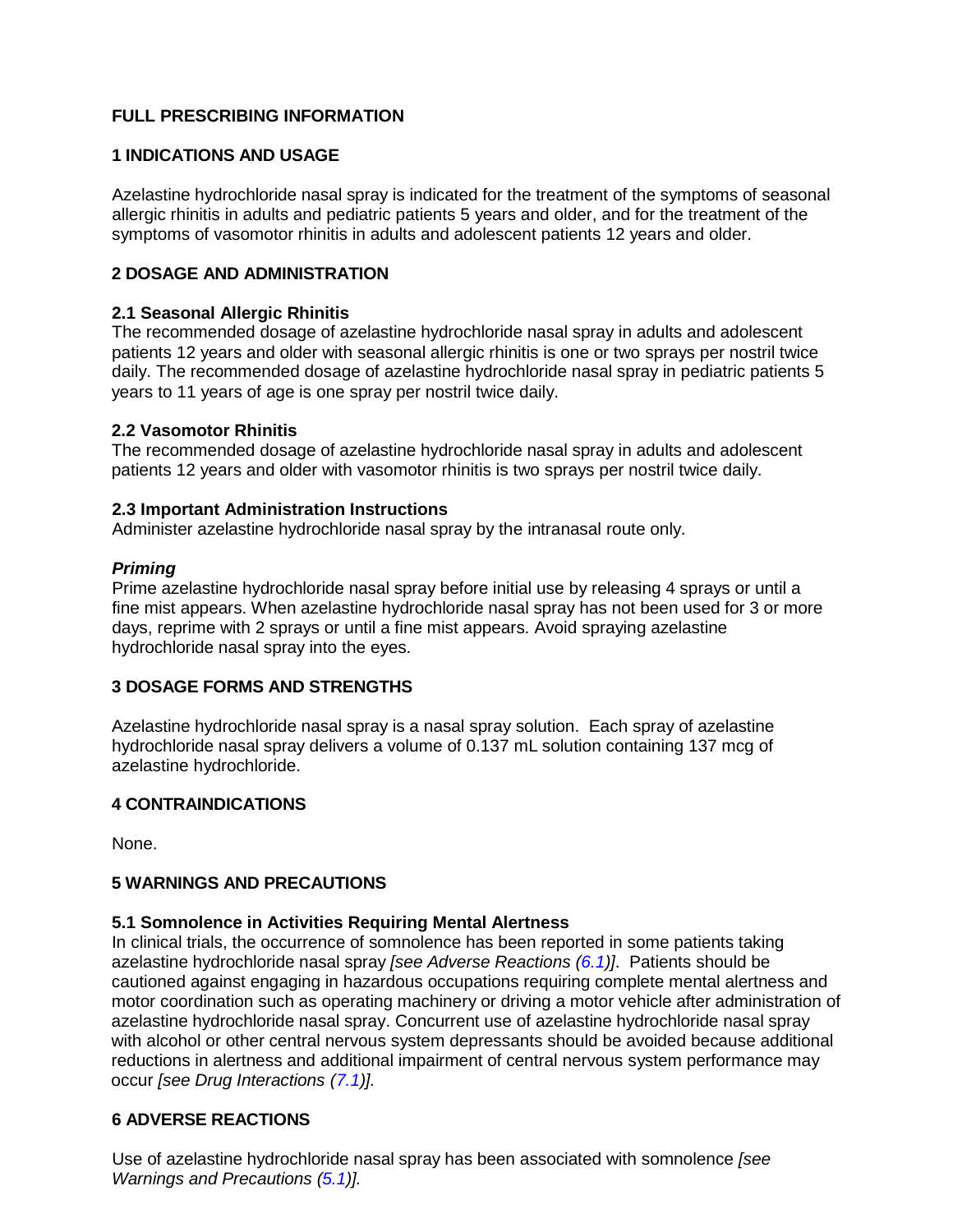## <span id="page-2-0"></span>**6.1 Clinical Trials Experience**

Because clinical trials are conducted under widely varying conditions, adverse reaction rates observed in clinical trials of a drug cannot be directly compared to rates in the clinical trials of another drug and may not reflect rates observed in practice.

## *Seasonal Allergic Rhinitis*

*Azelastine hydrochloride nasal spray Two Sprays Per Nostril Twice Daily*

Adverse experience information for azelastine hydrochloride nasal spray is derived from six placebo- and active- controlled, 2-day to 8-week clinical trials which included 391 patients, 12 years of age and older, with seasonal allergic rhinitis who received azelastine hydrochloride nasal spray at a dose of 2 sprays per nostril twice daily. In placebo-controlled efficacy trials, the incidence of discontinuation due to adverse reactions in patients receiving azelastine hydrochloride nasal spray and vehicle placebo was 2.2% and 2.8%, respectively.

Table 1 contains adverse reactions that were reported with frequencies ≥2% in the azelastine hydrochloride nasal spray 2 sprays per nostril twice daily treatment group and more frequently than placebo.

| Table 1: Adverse Reactions Reported in ≥2% Incidence in Placebo-Controlled Trials<br>in Patients with Seasonal Allergic Rhinitis [n (%)] |                                                             |                              |  |  |
|------------------------------------------------------------------------------------------------------------------------------------------|-------------------------------------------------------------|------------------------------|--|--|
|                                                                                                                                          | Azelastine hydrochloride<br><b>Nasal Spray</b><br>$N = 391$ | Vehicle Placebo<br>$N = 353$ |  |  |
| <b>Bitter Taste</b>                                                                                                                      | 77 (19.7%)                                                  | $2(0.6\%)$                   |  |  |
| Headache                                                                                                                                 | 58 (14.8%)                                                  | 45 (12.7%)                   |  |  |
| Somnolence                                                                                                                               | 45 (11.5%)                                                  | 19 (5.4%)                    |  |  |
| Nasal Burning                                                                                                                            | 16 (4.1%)                                                   | 6(1.7%)                      |  |  |
| Pharyngitis                                                                                                                              | 15 (3.8%)                                                   | 10 (2.8%)                    |  |  |
| Paroxysmal Sneezing                                                                                                                      | $12(3.1\%)$                                                 | $4(1.1\%)$                   |  |  |
| Dry Mouth                                                                                                                                | 11(2.8%)                                                    | 6(1.7%)                      |  |  |
| Nausea                                                                                                                                   | 11 (2.8%)                                                   | $4(1.1\%)$                   |  |  |
| <b>Rhinitis</b>                                                                                                                          | 9(2.3%)                                                     | $5(1.4\%)$                   |  |  |
| Fatigue                                                                                                                                  | 9(2.3%)                                                     | $5(1.4\%)$                   |  |  |
| <b>Dizziness</b>                                                                                                                         | $8(2.0\%)$                                                  | $5(1.4\%)$                   |  |  |
| Epistaxis                                                                                                                                | $8(2.0\%)$                                                  | $5(1.4\%)$                   |  |  |
| Weight Increase                                                                                                                          | $8(2.0\%)$                                                  | $0(0.0\%)$                   |  |  |

## *Azelastine hydrochloride nasal spray One Spray Per Nostril Twice Daily*

Adverse experience information for azelastine hydrochloride nasal spray at a dose of one spray per nostril twice daily is derived from two placebo-controlled 2-week clinical studies which included 276 patients 12 years of age and older with seasonal allergic rhinitis. The incidence of discontinuation due to adverse reactions in patients receiving azelastine hydrochloride nasal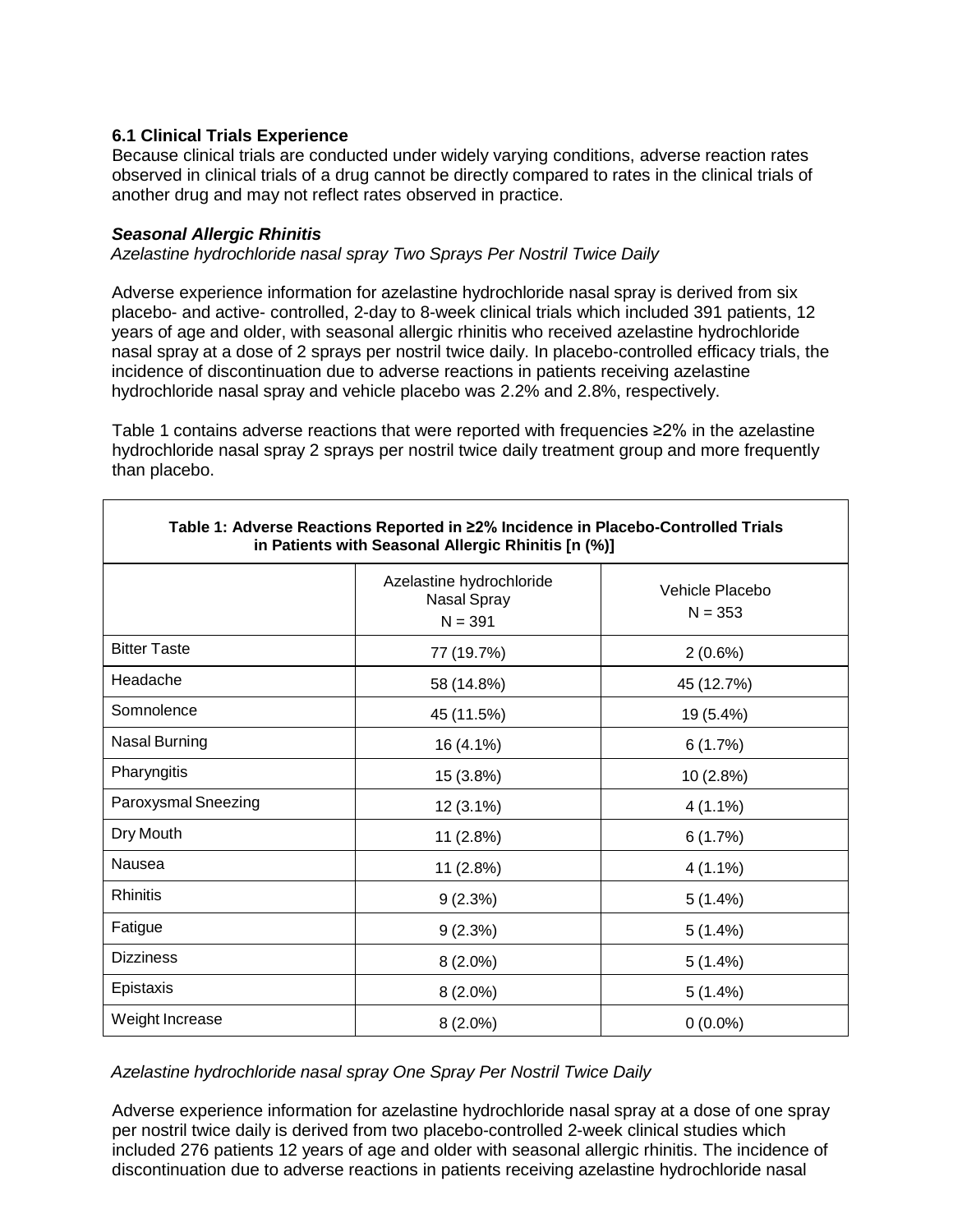spray and vehicle placebo was 0.0% and 0.8%, respectively. Bitter taste was reported in 8.3% of patients compared to none in the placebo group. Somnolence was reported in 0.4% of patients compared to none in the placebo group.

A total of 176 patients 5 to 11 years of age were exposed to azelastine hydrochloride nasal spray at a dose of 1 spray each nostril twice daily in 3 placebo-controlled studies. In these studies, adverse reactions that occurred more frequently in patients treated with azelastine hydrochloride nasal spray than with placebo, and that were not represented in the adult adverse reactions table above include rhinitis/cold symptoms (17.0% vs. 9.5%), cough (11.4% vs. 8.3%), conjunctivitis (5.1% vs. 1.8%), and asthma (4.5% vs. 4.1%).

Adverse Reactions <2% in azelastine hydrochloride nasal spray One or Two Sprays Per Nostril Twice Daily

The following reactions were observed infrequently (<2% and exceeding placebo incidence) in patients who received azelastine hydrochloride nasal spray dosed at 1 or 2 sprays per nostril twice daily in U.S. clinical trials.

*Cardiovascular* Flushing, hypertension, tachycardia.

#### *Dermatological*

Contact dermatitis, eczema, hair and follicle infection, furunculosis, skin laceration.

#### *Digestive*

Constipation, gastroenteritis, glossitis, ulcerative stomatitis, vomiting, increased SGPT, aphthous stomatitis, diarrhea, toothache.

*Metabolic and Nutritional* Increased appetite.

# *Musculoskeletal*

Myalgia, temporomandibular dislocation, rheumatoid arthritis.

#### *Neurological*

Hyperkinesias, hypoesthesia, vertigo.

#### *Psychological*

Anxiety, depersonalization, depression, nervousness, sleep disorder, thinking abnormal.

#### *Respiratory*

Bronchospasm, coughing, throat burning, laryngitis, bronchitis, dry throat, nocturnal dyspnea, nasopharyngitis, nasal congestion, pharyngolaryngeal pain, sinusitis, nasal dryness, paranasal sinus hypersecretion, post nasal drip.

## *Special Senses*

Conjunctivitis, eye abnormality, eye pain, watery eyes, taste loss.

*Urogenital*

Albuminuria, amenorrhea, breast pain, hematuria, increased urinary frequency.

#### *Whole Body*

Allergic reaction, back pain, herpes simplex, viral infection, malaise, pain in extremities, abdominal pain, pyrexia.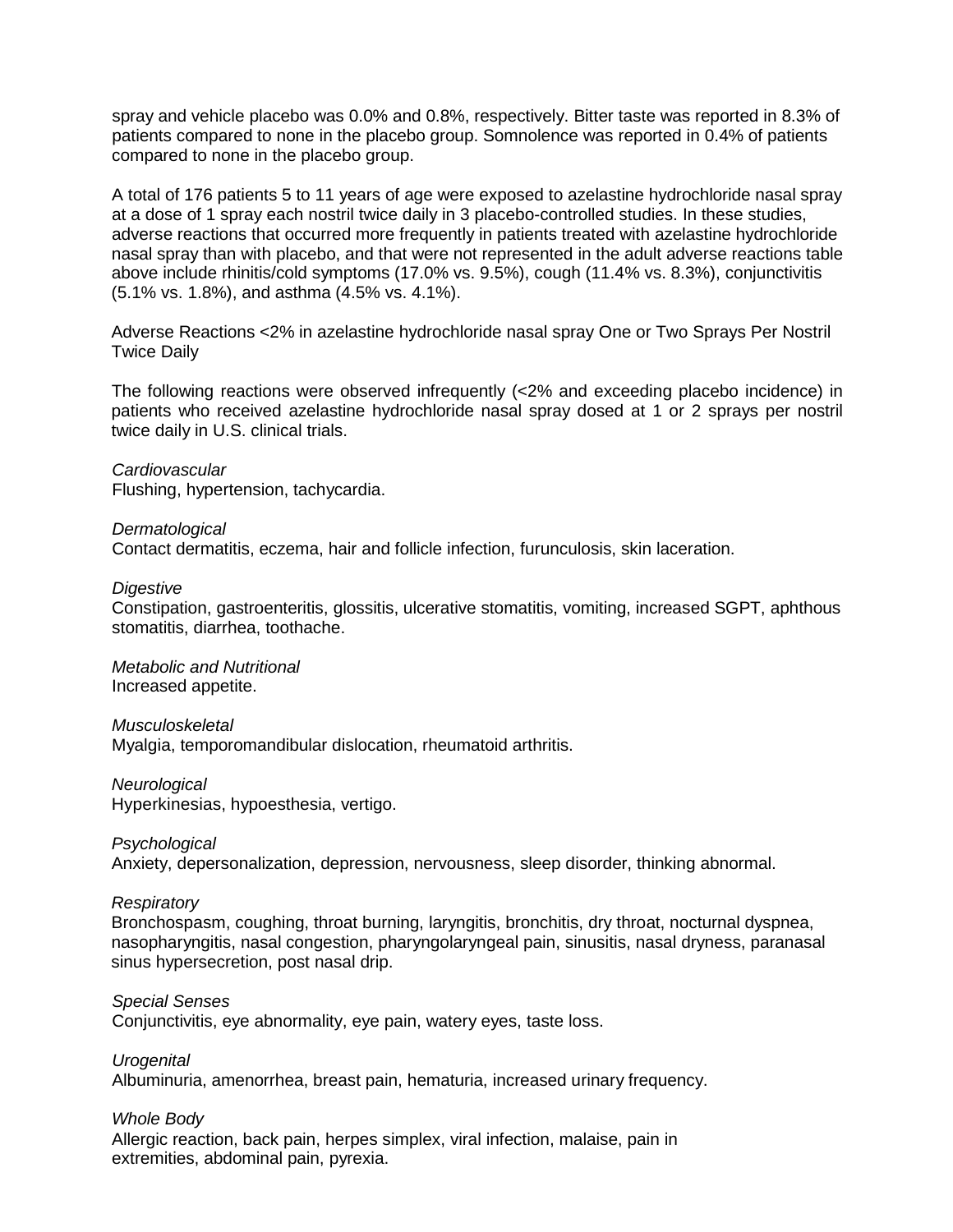## *Vasomotor Rhinitis*

Adverse experience information for azelastine hydrochloride nasal spray is derived from two placebo-controlled clinical studies which included 216 patients 12 years and older with vasomotor rhinitis who received azelastine hydrochloride nasal spray at a dose of 2 sprays per nostril twice daily for up to 28 days. The incidence of discontinuation due to adverse reactions in patients receiving azelastine hydrochloride nasal spray and vehicle placebo was 2.8% and 2.9%, respectively.

The following adverse reactions were reported with frequencies  $\geq 2\%$  in the azelastine hydrochloride nasal spray treatment group and more frequently than placebo.

| Table 2: Adverse Reactions Reported in ≥2% Incidence in Placebo-Controlled Trials<br>in Patients with Vasomotor Rhinitis [n (%)] |                                                      |                              |  |  |
|----------------------------------------------------------------------------------------------------------------------------------|------------------------------------------------------|------------------------------|--|--|
|                                                                                                                                  | Azelastine hydrochloride Nasal<br>Spray<br>$N = 216$ | Vehicle Placebo<br>$N = 210$ |  |  |
| <b>Bitter Taste</b>                                                                                                              | 42 (19.4%)                                           | 5(2.4%)                      |  |  |
| Headache                                                                                                                         | 17 (7.9%)                                            | 16 (7.6%)                    |  |  |
| Dysesthesia                                                                                                                      | 17 (7.9%)                                            | 7(3.3%)                      |  |  |
| <b>Rhinitis</b>                                                                                                                  | 12 (5.6%)                                            | 5(2.4%)                      |  |  |
| Epistaxis                                                                                                                        | $7(3.2\%)$                                           | 5(2.4%)                      |  |  |
| <b>Sinusitis</b>                                                                                                                 | $7(3.2\%)$                                           | $4(1.9\%)$                   |  |  |
| Somnolence                                                                                                                       | $7(3.2\%)$                                           | $2(1.0\%)$                   |  |  |

Reactions observed infrequently (<2% and exceeding placebo incidence) in patients who received azelastine hydrochloride nasal spray (2 sprays/nostril twice daily) in U.S. clinical trials in vasomotor rhinitis were similar to those observed in U.S. clinical trials in seasonal allergic rhinitis.

In controlled trials involving nasal and oral azelastine hydrochloride formulations, there were infrequent occurrences of hepatic transaminase elevations.

## <span id="page-4-0"></span>**6.2 Postmarketing Experience**

During the post approval use of azelastine hydrochloride nasal spray, the following adverse reactions have been identified. Because these reactions are reported voluntarily from a population of uncertain size, it is not always possible to reliably estimate their frequency or establish a causal relationship to drug exposure. Adverse reactions reported include: anaphylaxis, application site irritation, atrial fibrillation, chest pain, confusion, dyspnea, facial edema, involuntary muscle contractions, nasal sores, palpitations, paresthesia, parosmia, pruritus, rash, disturbance or loss of sense of smell and/or taste, tolerance, urinary retention, vision abnormal and xerophthalmia.

## <span id="page-4-1"></span>**7 DRUG INTERACTIONS**

## <span id="page-4-2"></span>**7.1 Central Nervous System Depressants**

Concurrent use of azelastine hydrochloride nasal spray with alcohol or other central nervous system depressants should be avoided because reductions in alertness and impairment of central nervous system performance may occur *[see Warnings and Precautions [\(5.1\)](#page-1-6)].*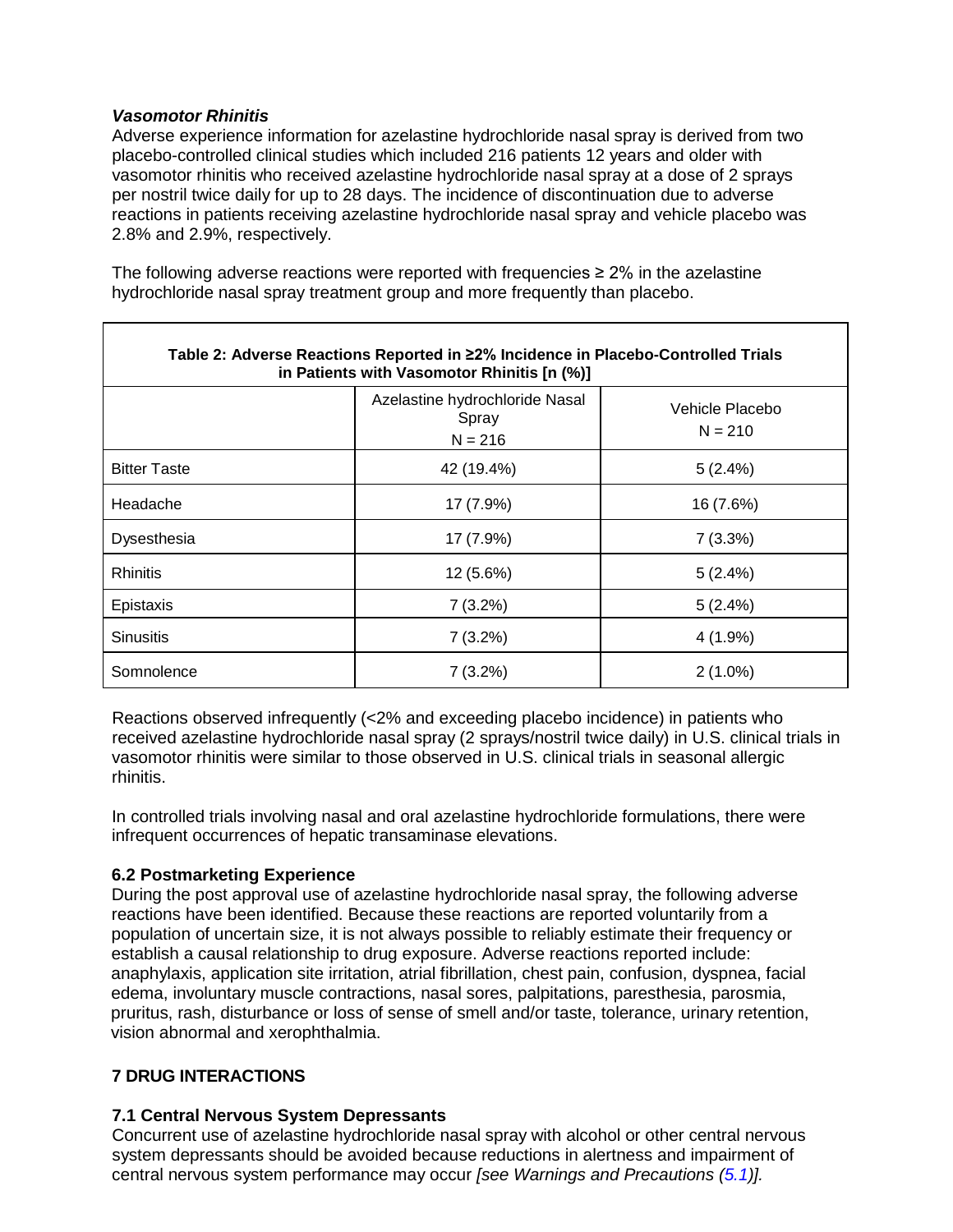## <span id="page-5-0"></span>**8 USE IN SPECIFIC POPULATIONS**

### <span id="page-5-1"></span>**8.1 Pregnancy**

## Risk Summary

Limited data from postmarketing experience over decades of use with azelastine hydrochloride nasal spray in pregnant women have not identified any drug associated risks of miscarriage, birth defects, or other adverse maternal or fetal outcomes. In animal reproduction studies, there was no evidence of fetal harm at oral doses approximately 5 times the clinical daily dose. Oral administration of azelastine hydrochloride to pregnant mice, rats, and rabbits, during the period of organogenesis, produced developmental toxicity that included structural abnormalities, decreased embryo-fetal survival, and decreased fetal body weights at doses 270 times and higher than the maximum recommended human daily intranasal dose (MRHDID) of 1.096 mg. However, the relevance of these findings in animals to pregnant women was considered questionable based upon the high animal to human dose multiple.

The estimated background risk of major birth defects and miscarriage for the indicated populations is unknown. All pregnancies have a background risk of birth defect, loss, or other adverse outcomes. In the U.S. general population, the estimated background risk of major birth defects and miscarriage in clinically recognized pregnancies is 2-4% and 15-20%, respectively.

#### **Data**

#### Animal Data

In an embryo-fetal development study in mice dosed during the period of organogenesis, azelastine hydrochloride caused embryo-fetal death, structural abnormalities (cleft palate; short or absent tail; fused, absent or branched ribs), delayed ossification, and decreased fetal weight at approximately 300 times the maximum recommended human daily intranasal dose (MRHDID) in adults (on a mg/m2 basis at a maternal oral dose of 68.6 mg/kg/day), which also caused maternal toxicity as evidenced by decreased maternal body weight. Neither fetal nor maternal effects occurred in mice at approximately 15 times the MRHDID in adults (on a mg/m<sup>2</sup> basis at a maternal oral dose of 3 mg/kg/day).

In an embryo-fetal development study in pregnant rats dosed during the period of organogenesis from gestation days 7 to 17, azelastine hydrochloride caused structural abnormalities (oligo-and brachydactylia), delayed ossification, and skeletal variations, in the absence of maternal toxicity, at approximately 270 times the MRHDID in adults (on a mg/m<sup>2</sup> basis at a maternal oral dose of 30 mg/kg/day). Azelastine hydrochloride caused embryo-fetal death and decreased fetal weight and severe maternal toxicity at approximately 610 times the MRHDID (on a mg/m<sup>2</sup> basis at a maternal oral dose of 68.6 mg/kg/day). Neither fetal nor maternal effects occurred at approximately 20 times the MRHDID (on a mg/m<sup>2</sup> basis at a maternal oral dose of 2 mg/kg/day).

In an embryo-fetal development study in pregnant rabbits dosed during the period of organogenesis from gestation days 6 to 18, azelastine hydrochloride caused abortion, delayed ossification and decreased fetal weight and severe maternal toxicity at approximately 530 times the MRHDID in adults (on a mg/m<sup>2</sup> basis at a maternal oral dose of 30 mg/kg/day). Neither fetal nor maternal effects occurred at approximately 5 times the MRHDID (on a mg/m<sup>2</sup> basis at a maternal oral dose of 0.3 mg/kg/day).

In a prenatal and postnatal development study in pregnant rats dosed from late in the gestation period and through the lactation period from gestation day 17 through lactation day 21, azelastine hydrochloride produced no adverse developmental effects on pups at maternal doses up to approximately 270 times the MRHDID (on mg/m2 basis at a maternal dose of 30 mg/kg/day).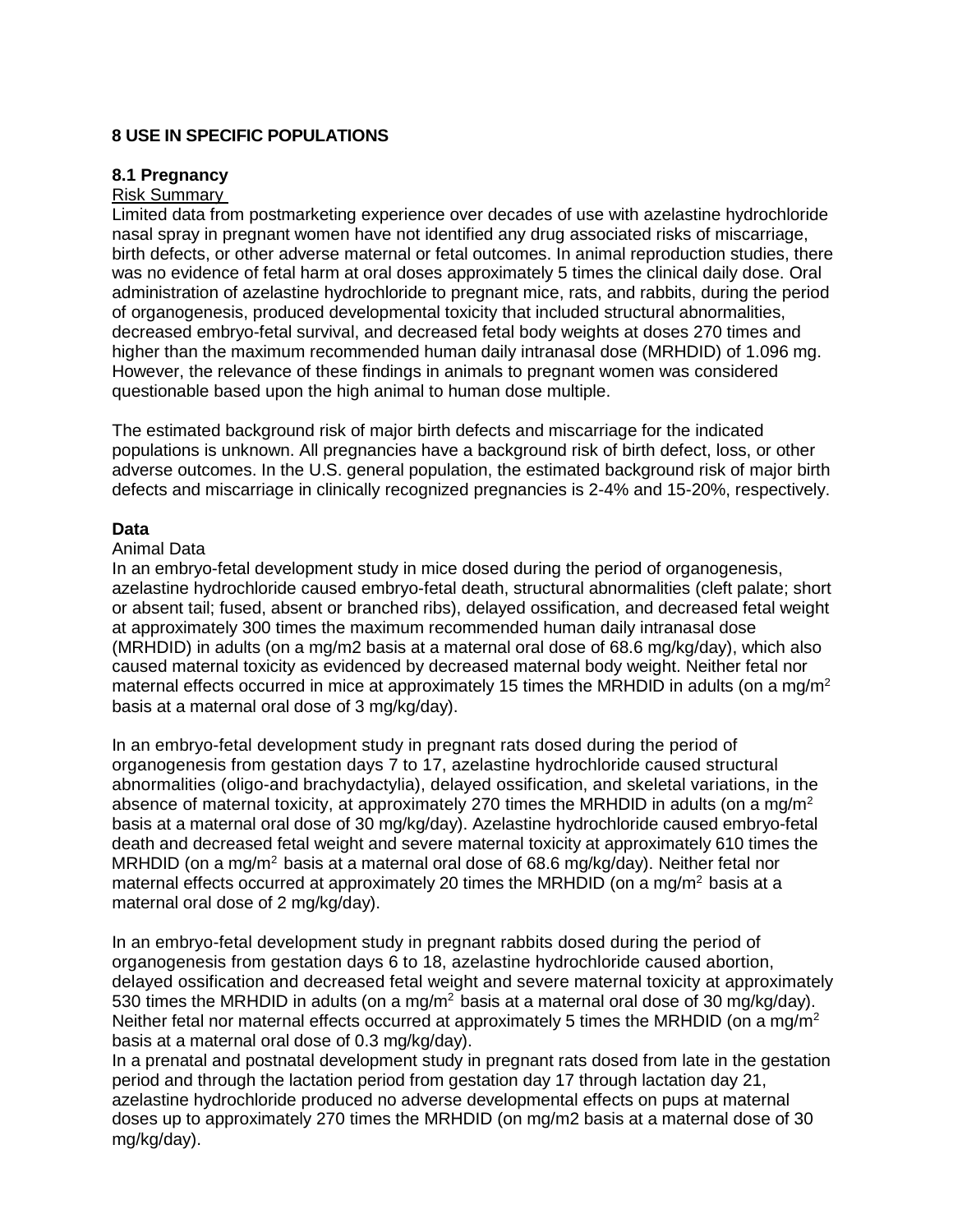## <span id="page-6-0"></span>**8.2 Lactation**

## Risk Summary

There are no data on the presence of azelastine hydrochloride in human milk, the effects on the breastfed infant, or the effects on milk production. Breastfed infants should be monitored for signs of milk rejection during azelastine hydrochloride use by lactating women (see Clinical Considerations). The developmental and health benefits of breastfeeding should be considered along with the mother's clinical need for azelastine hydrochloride and any potential adverse effects on the breastfed infant from azelastine hydrochloride or from the underlying maternal condition.

## Clinical Considerations

## *Monitoring for Adverse Reactions*

Breastfed infants of lactating women treated with azelastine hydrochloride should be monitored for possible signs of milk rejection related to the bitter taste of azelastine hydrochloride.

# <span id="page-6-1"></span>**8.4 Pediatric Use**

The safety and effectiveness of azelastine hydrochloride nasal spray for the treatment of symptoms of seasonal allergic rhinitis have been established for patients 5 years and older *[see Adverse Reactions [\(6.1\)](#page-2-0) and Clinical Studies [\(14.1\)](#page-9-3)].* The safety and effectiveness of azelastine hydrochloride nasal spray for the treatment of vasomotor rhinitis have been established for patients 12 years and older *[see Adverse Reactions [\(6.1\)](#page-2-0) and Clinical Studies [\(14.2\)](#page-11-0)]*. The safety and effectiveness of azelastine hydrochloride nasal spray in pediatric patients below the age of 5 years with seasonal allergic rhinitis and in pediatric patients below the age of 12 years with vasomotor rhinitis have not been established.

## <span id="page-6-2"></span>**8.5 Geriatric Use**

Clinical trials of azelastine hydrochloride nasal spray did not include sufficient numbers of patients aged 65 and over to determine whether they respond differently from younger patients. Other reported clinical experience has not identified differences in responses between the elderly and younger patients. In general, dose selection for an elderly patient should be cautious, usually starting at the low end of the dosing range, reflecting the greater frequency of decreased hepatic, renal, or cardiac function, and of concomitant disease or other drug therapy.

## **10 OVERDOSAGE**

There have been no reported overdosages with azelastine hydrochloride nasal spray. Acute overdosage by adults with this dosage form is unlikely to result in clinically significant adverse reactions, other than increased somnolence, since one bottle of azelastine hydrochloride nasal spray contains 30 mg of azelastine hydrochloride. Clinical trials in adults with single doses of the oral formulation of azelastine hydrochloride (up to 16 mg) have not resulted in increased incidence of serious adverse reactions. General supportive measures should be employed if overdosage occurs. There is no known antidote to azelastine hydrochloride nasal spray. Oral ingestion of antihistamines has the potential to cause serious adverse effects in young children. Accordingly, azelastine hydrochloride nasal spray should be kept out of the reach of children.

## <span id="page-6-3"></span>**11 DESCRIPTION**

Azelastine hydrochloride nasal solution 0.1% (nasal spray), 137 micrograms (mcg) per spray, is an antihistamine formulated as a metered-spray solution for intranasal administration**.**  Azelastine hydrochloride occurs as a white, almost odorless, crystalline powder with a bitter taste**.** It has a molecular weight of 418.37 g/mol**.** It is sparingly soluble in water, methanol, and propylene glycol and slightly soluble in ethanol, octanol, and glycerine**.** It has a melting point of about 225ºC and the pH of a saturated solution is between 5.0 and 5.4**.** Its chemical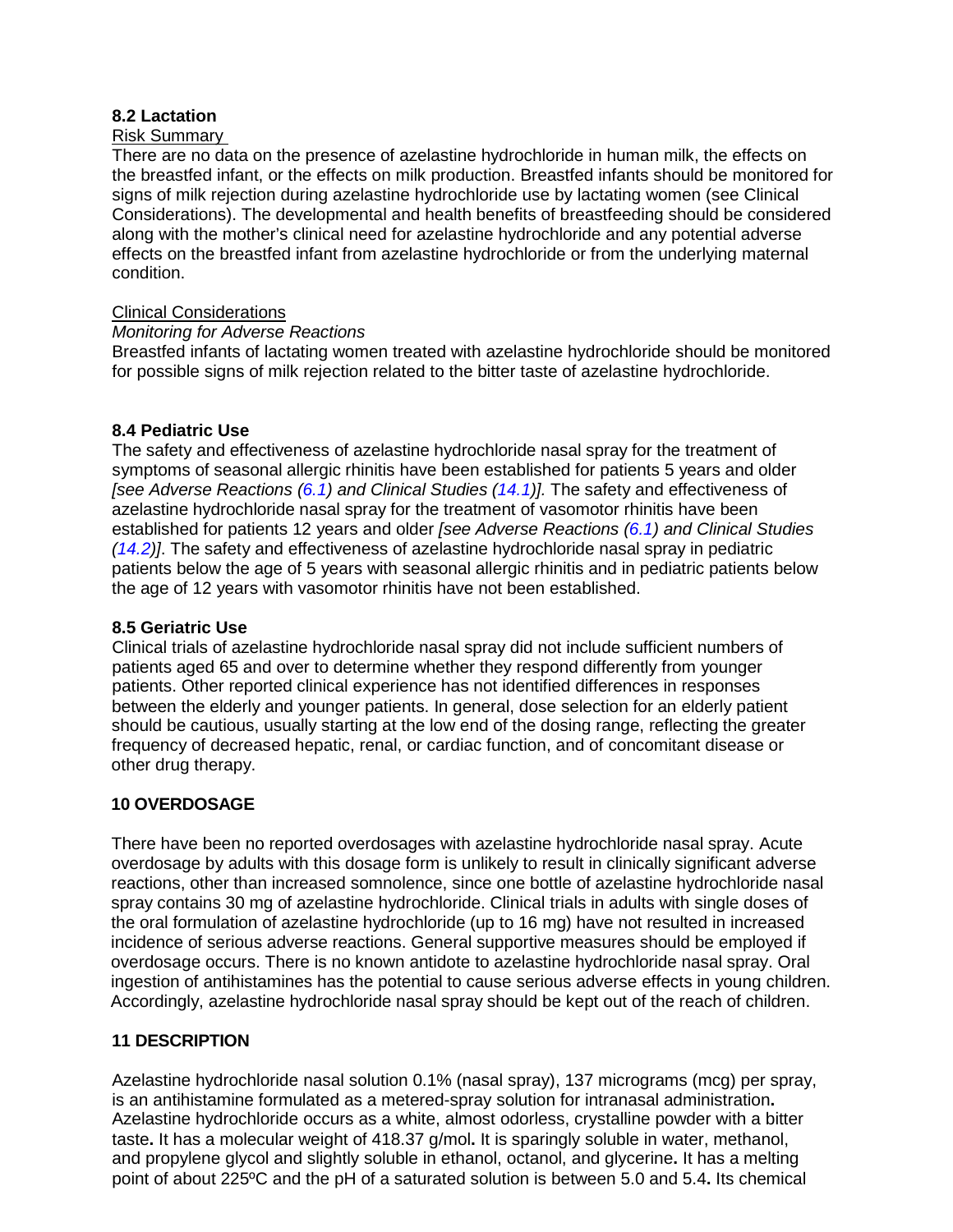name is (±)-1-(2H)-phthalazinone,4-[(4-chlorophenyl) methyl]-2-(hexahydro-1-methyl-1Hazepin-4-yl)-, monohydrochloride. Its molecular formula is  $C_{22}H_{24}CIN_3O\bullet$ HCl with the following chemical structure:



Azelastine hydrochloride nasal solution contains 0.1% azelastine hydrochloride in an aqueous solution at pH 6.8  $\pm$  0.3. It also contains benzalkonium chloride (125 mcg/mL), citric acid, dibasic sodium phosphate, edetate disodium, hypromellose, purified water and sodium chloride.

After priming *[see Dosage and Administration [\(2.3\)](#page-1-1)]*, each metered spray delivers a 0.137 mL mean volume containing 137 mcg of azelastine hydrochloride (equivalent to 125 mcg of azelastine base). The bottle can deliver 200 metered sprays.

# <span id="page-7-0"></span>**12 CLINICAL PHARMACOLOGY**

## <span id="page-7-1"></span>**12.1 Mechanism of Action**

Azelastine hydrochloride, a phthalazinone derivative, exhibits histamine H1-receptor antagonist activity in isolated tissues, animal models, and humans. Azelastine hydrochloride nasal spray is administered as a racemic mixture with no difference in pharmacologic activity noted between the enantiomers in *in vitro* studies. The major metabolite, desmethylazelastine, also possesses H1-receptor antagonist activity.

#### <span id="page-7-2"></span>**12.2 Pharmacodynamics** *Cardiac Electrophysiology*

In a placebo-controlled study (95 subjects with allergic rhinitis), there was no evidence of an effect of azelastine hydrochloride nasal spray (2 sprays per nostril twice daily for 56 days) on cardiac repolarization as represented by the corrected QT interval (QTc) of the electrocardiogram. Following multiple dose oral administration of azelastine 4 mg or 8 mg twice daily, the mean change in QTc was 7.2 msec and 3.6 msec, respectively.

Interaction studies investigating the cardiac repolarization effects of concomitantly administered oral azelastine hydrochloride and erythromycin or ketoconazole were conducted. These drugs had no effect on QTc based on analysis of serial electrocardiograms. At a dose approximately 8 times the maximum recommended dose, azelastine hydrochloride does not prolong the QTc interval to any clinically relevant extent.

# <span id="page-7-3"></span>**12.3 Pharmacokinetics**

## *Absorption*

After intranasal administration, the systemic bioavailability of azelastine hydrochloride is approximately 40%. Maximum plasma concentrations  $(C_{\text{max}})$  are achieved in 2-3 hours.

Azelastine hydrochloride administered intranasally at doses above two sprays per nostril twice daily for 29 days resulted in greater than proportional increases in  $C_{\text{max}}$  and area under the curve (AUC) for azelastine.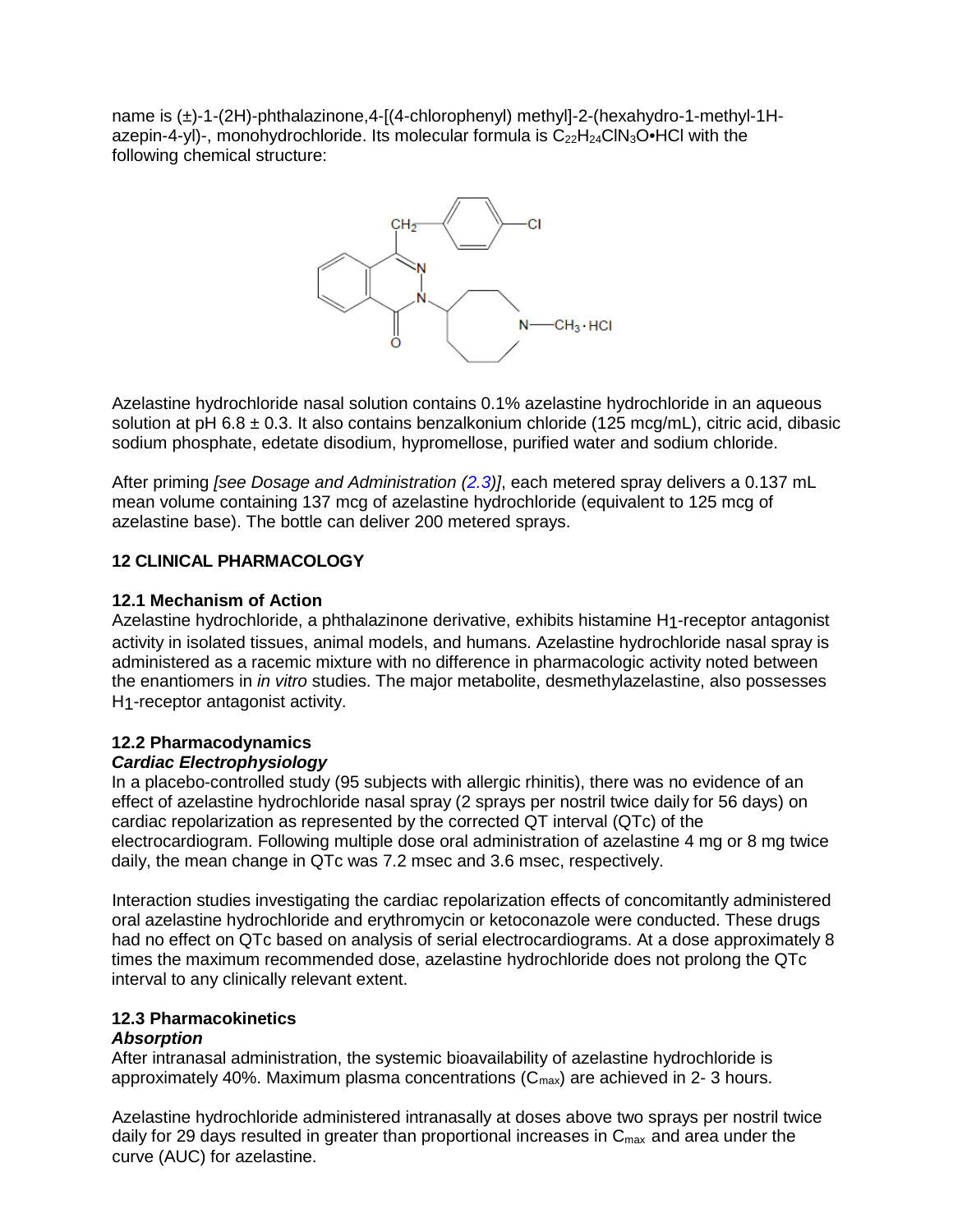## *Distribution*

Based on intravenous and oral administration, the steady-state volume of distribution is 14.5 L/kg. *In vitro* studies with human plasma indicate that the plasma protein binding of azelastine and its metabolite, desmethylazelastine, are approximately 88% and 97%, respectively.

## *Metabolism*

Azelastine is oxidatively metabolized to the principal active metabolite, desmethylazelastine, by the cytochrome P450 enzyme system. The specific P450 isoforms responsible for the biotransformation of azelastine have not been identified. After intranasal dosing of azelastine hydrochloride to steady-state, plasma concentrations of desmethylazelastine range from 20 to 50% of azelastine concentrations. Limited data indicate that the metabolite profile is similar when azelastine hydrochloride is administered via the intranasal or oral route.

# *Elimination*

Based on intravenous and oral administration, the elimination half-life and plasma clearance are 22 hours and 0.5 L/h/kg, respectively. Approximately 75% of an oral dose of radiolabeled azelastine hydrochloride was excreted in the feces with less than 10% as unchanged azelastine.

# *Special Populations*

## *Hepatic Impairment*

Following oral administration, pharmacokinetic parameters were not influenced by hepatic impairment.

## *Renal Impairment*

Based on oral, single-dose studies, renal insufficiency (creatinine clearance <50 mL/min) resulted in a 70 to 75% higher  $C_{\text{max}}$  and AUC compared to normal subjects. Time to maximum concentration was unchanged.

## *Age*

Following oral administration, pharmacokinetic parameters were not influenced by age.

## *Gender*

Following oral administration, pharmacokinetic parameters were not influenced by gender.

## *Race*

The effect of race has not been evaluated.

# *Drug-Drug Interactions*

## *Erythromycin*

No significant pharmacokinetic interaction was observed with the co- administration of orally administered azelastine (4 mg twice daily) with erythromycin (500 mg three times daily for 7 days). In this study, co-administration of orally administered azelastine with erythromycin resulted in  $C_{\text{max}}$  of 5.36  $\pm$  2.6 ng/mL and AUC of 49.7  $\pm$  24 ng•h/mL for azelastine, whereas, administration of azelastine alone resulted in  $C_{\text{max}}$  of 5.57  $\pm$  2.7 ng/mL and AUC of 48.4  $\pm$  24 ng•h/mL for azelastine.

## *Cimetidine and Ranitidine*

In a multiple-dose, steady-state drug interaction trial in healthy subjects, cimetidine (400 mg twice daily) increased orally administered mean azelastine (4 mg twice daily) concentrations by approximately 65%. No pharmacokinetic interaction was observed with co-administration of orally administered azelastine (4 mg twice daily) with ranitidine hydrochloride (150 mg twice daily). Oral co-administration of azelastine with ranitidine resulted in  $C_{\text{max}}$  of 8.89 ±3.28 ng/mL and AUC of 88.22  $\pm$  40.43 ng•h/mL for azelastine, whereas, azelastine when administered alone resulted in C<sub>max</sub> of 7.83  $\pm$  4.06 ng/mL and AUC of 80.09  $\pm$  43.55 ng•h/mL for azelastine.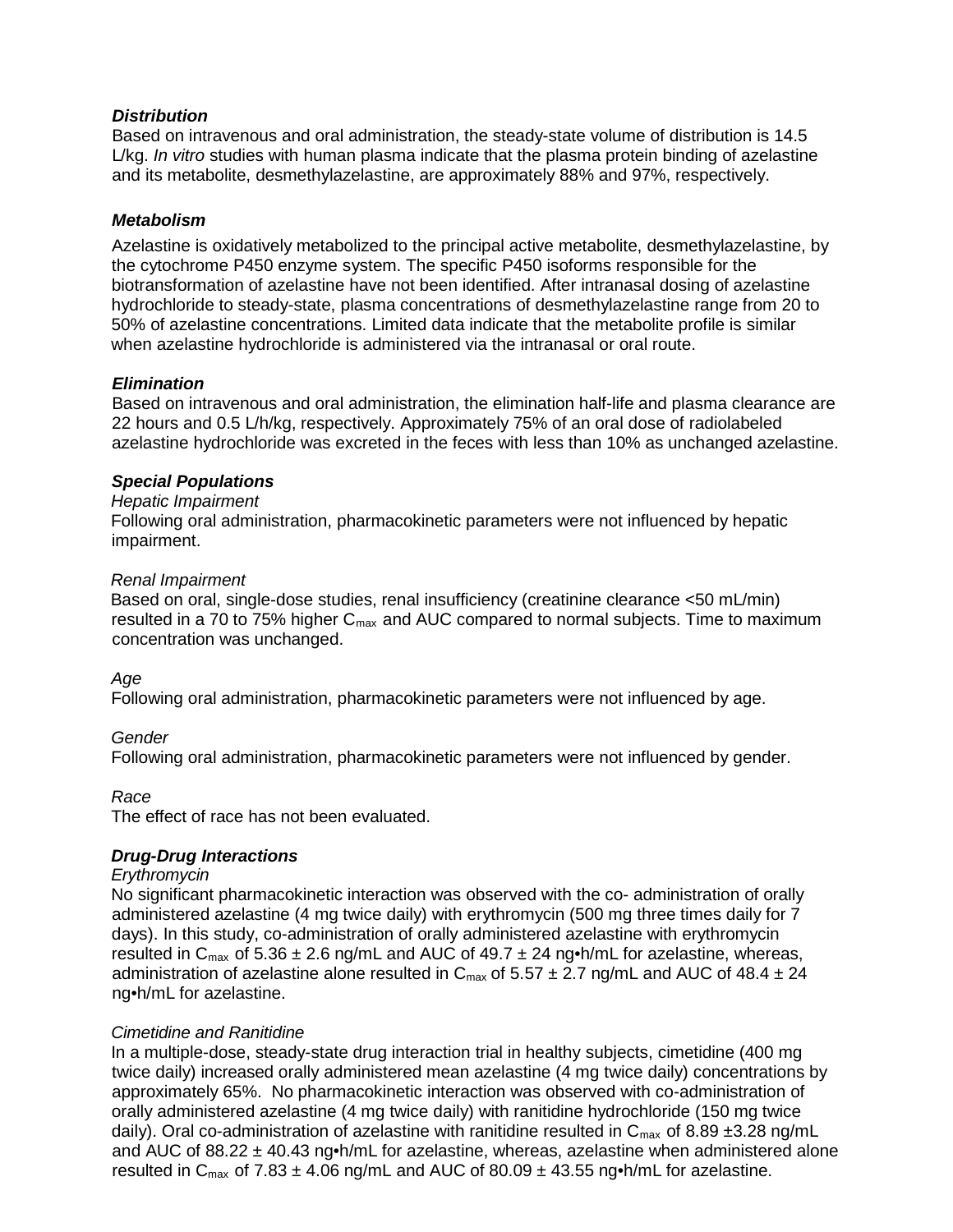## *Theophylline*

No significant pharmacokinetic interaction was observed with the co- administration of an oral 4 mg dose of azelastine hydrochloride twice daily and theophylline 300 mg or 400 mg twice daily.

# <span id="page-9-0"></span>**13 NONCLINICAL TOXICOLOGY**

# <span id="page-9-1"></span>**13.1 Carcinogenesis, Mutagenesis, Impairment of Fertility**

Two-year carcinogenicity studies in Crl:CD(SD)BR rats and NMRI mice were conducted to assess the carcinogenic potential of azelastine hydrochloride. No evidence of tumorigenicity was observed in rats at doses up to 30 mg/kg day (approximately 270 and 240 times the MRHDID for adults and children, respectively, on a mg/m2 basis). No evidence for tumorigenicity was observed in mice at doses up to 25 mg/kg (approximately 110 and 100 times the MRHDID for adults and children, respectively, on a mg/m2 basis).

Azelastine hydrochloride showed no genotoxic effects in the Ames test, DNA repair test, mouse lymphoma forward mutation assay, mouse micronucleus test, or chromosomal aberration test in rat bone marrow.

There were no effects on male or female fertility and reproductive performance in male and female rats at oral doses up to 30 mg/kg (approximately 270 times the MRHDID in adults on a mg/m<sup>2</sup> basis). At 68.6 mg/kg (approximately 610 times the MRHDID on a mg/m<sup>2</sup> basis), the duration of estrous cycles was prolonged and copulatory activity and the number of pregnancies were decreased. The numbers of corpora lutea and implantations were decreased; however, pre-implantation loss was not increased.

## <span id="page-9-2"></span>**14 CLINICAL STUDIES**

# <span id="page-9-3"></span>**14.1 Seasonal Allergic Rhinitis**

## *Two Sprays Per Nostril Twice Daily*

The efficacy and safety of azelastine hydrochloride nasal spray were evaluated in three placebocontrolled clinical trials of azelastine hydrochloride nasal spray including 322 patients with seasonal allergic rhinitis who received two sprays per nostril twice a day for up to 4 weeks. These trials included 55 pediatric patients ages 12 to 16 years. Assessment of efficacy was based on the 12-hour reflective Total Symptom Complex (TSC) and Major Symptom Complex (MSC). The MSC was calculated as the average of individual symptoms of nose blows, sneezes, runny nose/sniffles, itchy nose, and watery eyes as assessed by patients on a 0 to 5 categorical scale. Azelastine hydrochloride nasal spray two sprays per nostril twice daily demonstrated a greater decrease in the MSC than placebo (Table 3).

### **Table 3: Mean Change from Baseline in Reflective MSC\* in Adults and Adolescents ≥12 Years with Seasonal Allergic Rhinitis Treated with Azelastine hydrochloride Nasal Spray Two Sprays Per Nostril Twice Daily Versus Placebo**

| <b>Treatment</b>                           | N  | <b>Baseline LS</b><br>Mean (SD) | Change from<br><b>Baseline (SD)</b> | <b>Treatment</b><br><b>Difference</b> | P-value |
|--------------------------------------------|----|---------------------------------|-------------------------------------|---------------------------------------|---------|
| Trial 1: 12 Hour AM and PM Reflective MSC  |    |                                 |                                     |                                       |         |
| Azelastine<br>hydrochloride Nasal<br>Spray | 63 | 11.48(4.13)                     | $-3.05(3.51)$                       | 1.98                                  | < 0.01  |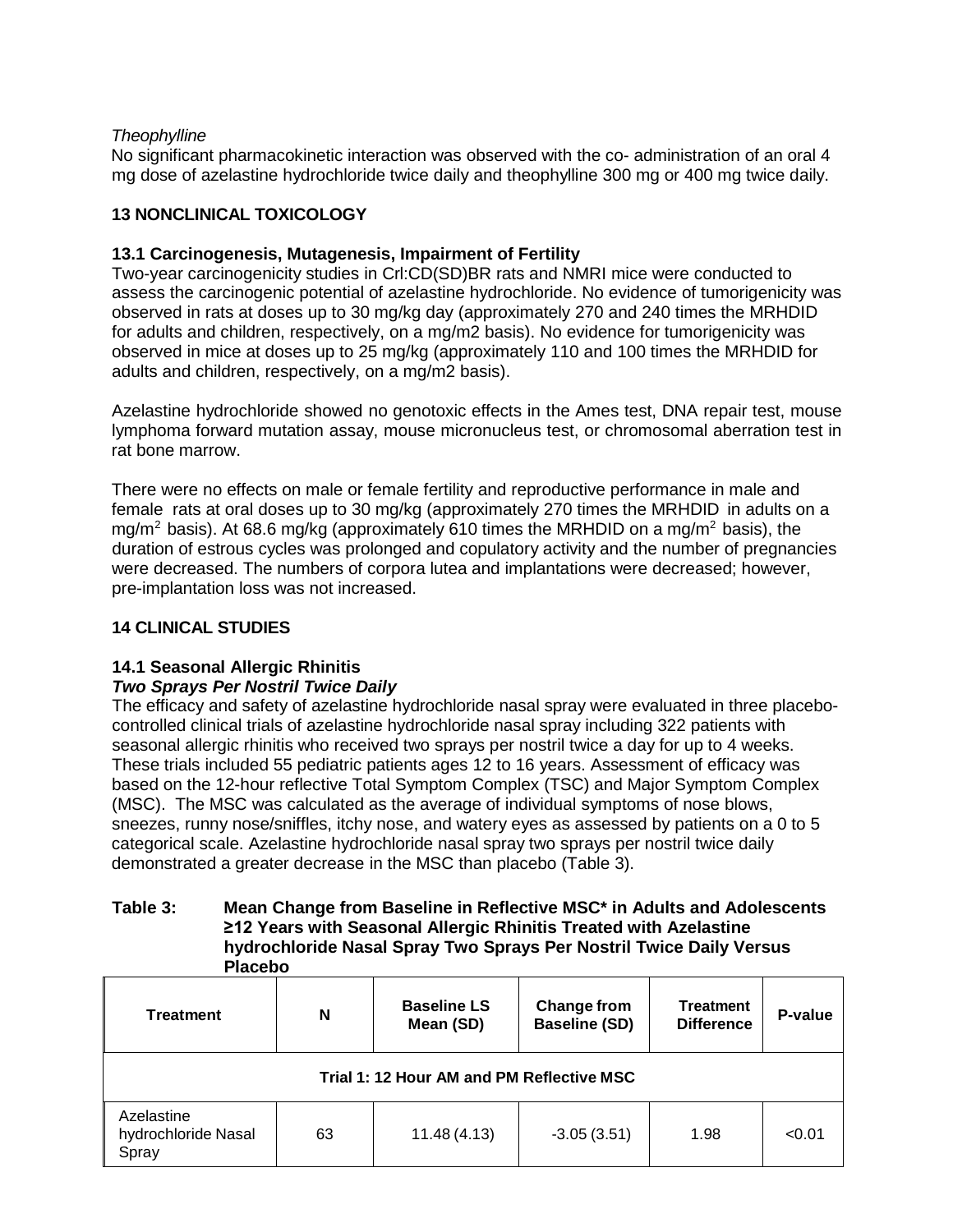| Placebo Nasal Spray                        | 60 | 10.84 (4.53) | $-1.07(3.52)$ |      |        |
|--------------------------------------------|----|--------------|---------------|------|--------|
| Trial 2: 12 Hour AM and PM Reflective MSC  |    |              |               |      |        |
| Azelastine<br>hydrochloride Nasal<br>Spray | 63 | 12.50(4.5)   | $-4.10(3.46)$ | 2.03 | < 0.01 |
| Placebo Nasal Spray                        | 63 | 12.18 (4.64) | $-2.07(4.01)$ |      |        |
| Trial 3: 12 Hour AM and PM Reflective MSC  |    |              |               |      |        |
| Azelastine<br>hydrochloride Nasal<br>Spray | 66 | 12.04 (4.03) | $-3.31(3.74)$ | 1.35 | 0.04   |
| Placebo Nasal Spray                        | 66 | 11.66 (3.96) | $-1.96(3.57)$ |      |        |

 \*Major Symptom Comlex (MSC): Average of individual symptoms of nose blows, sneezes, runny nose/sniffles, itchy nose, and watery eyes as assessed by patients on a 0 to 5 categorical scale.

In dose-ranging trials, administration of azelastine hydrochloride nasal spray two sprays per nostril twice daily resulted in a statistically significant decrease in symptoms compared to saline placebo within 3 hours after initial dosing and persisted over the 12-hour dosing interval.

# *One Spray Per Nostril Twice Daily*

The efficacy and safety of azelastine hydrochloride nasal spray were evaluated in two placebocontrolled clinical trials of azelastine hydrochloride nasal spray including 275 patients with seasonal allergic rhinitis who received one spray per nostril twice a day for up to 2 weeks. Assessment of efficacy was based on the 12- hour reflective Total Nasal Symptom Score [rTNSS]. rTNSS is calculated as the sum of the patients scoring of four individual nasal symptoms (runny nose, sneezing, itchy nose, and nasal congestion) as assessed by patients on a 0 to 3 categorical scale. The primary efficacy endpoint was the change from Baseline to Day 14 in rTNSS. The mean change from baseline in rTNSS was greater in patients receiving azelastine hydrochloride nasal spray one spray per nostril twice daily than those receiving placebo (Table 4).

## **Table 4: Mean Change from Baseline in Reflective TNSS\* in Adults and Adolescents ≥12 years with Seasonal Allergic Rhinitis Treated with Azelastine hydrochloride Nasal Spray One Spray Per Nostril Twice Daily Versus Placebo**

| <b>Treatment</b>                           | N   | <b>Baseline LS</b><br>Mean (SD) | Change from<br><b>Baseline (SD)</b> | <b>Treatment</b><br><b>Difference</b> | P-value |
|--------------------------------------------|-----|---------------------------------|-------------------------------------|---------------------------------------|---------|
| Trial 4: 12 Hour AM and PM Reflective TNSS |     |                                 |                                     |                                       |         |
| Azelastine<br>hydrochloride Nasal<br>Spray | 138 | 16.34 (4.22)                    | $-2.69(4.79)$                       | 1.38                                  | 0.01    |
| Placebo Nasal Spray                        | 141 | 17.21 (4.32)                    | $-1.31(4.29)$                       |                                       |         |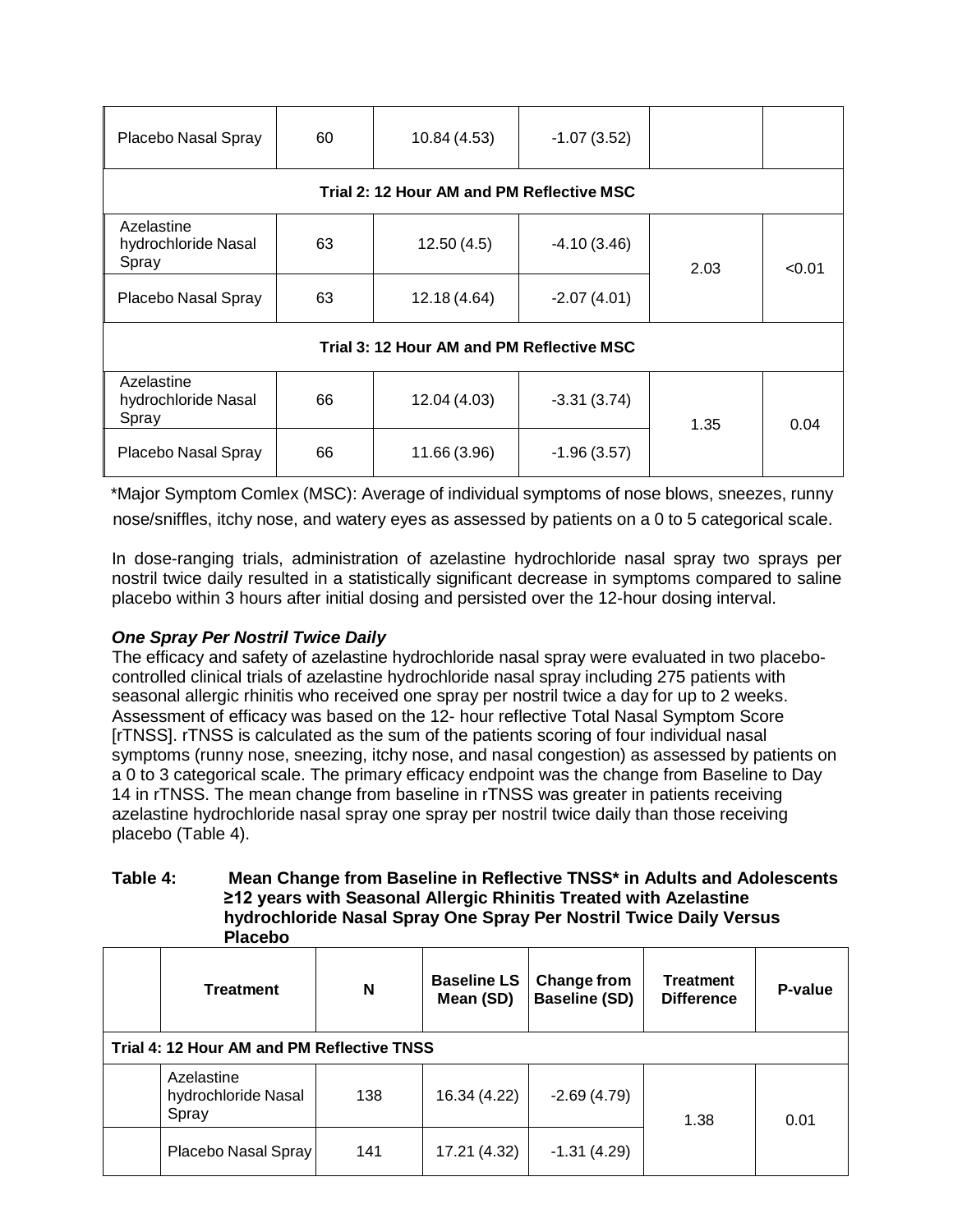| Trial 5: 12 Hour AM and PM Reflective TNSS |                                            |     |              |               |      |      |
|--------------------------------------------|--------------------------------------------|-----|--------------|---------------|------|------|
|                                            | Azelastine<br>hydrochloride Nasal<br>Spray | 137 | 16.62 (4.20) | $-3.68(4.16)$ | 1.18 | 0.02 |
|                                            | Placebo Nasal Spray                        | 136 | 16.84 (4.77) | $-2.50(4.01)$ |      |      |

\* Total Nasal Symptom Score (TNSS): Average of individual symptoms of runny nose, sneezing, itchy nose, and nasal congestion as assessed by patients on a 0 to 3 categorical scale.

Two-week studies comparing the efficacy (and safety) of azelastine hydrochloride nasal spray two sprays per nostril twice daily versus one spray per nostril twice daily were not conducted.

# <span id="page-11-0"></span>**14.2 Vasomotor Rhinitis**

The efficacy and safety of azelastine hydrochloride nasal spray were evaluated in two placebocontrolled clinical trials of azelastine hydrochloride nasal spray including 216 patients with vasomotor rhinitis who received two sprays per nostril twice a day for up to 4 weeks. These patients had vasomotor rhinitis for at least one year, negative skin tests to indoor and outdoor aeroallergens, negative nasal smears for eosinophils, and negative sinus X-rays. Azelastine hydrochloride nasal spray demonstrated a significantly greater decrease in a symptom complex comprised of rhinorrhea, post nasal drip, nasal congestion, and sneezing compared to placebo.

# <span id="page-11-1"></span>**16 HOW SUPPLIED/STORAGE AND HANDLING**

Azelastine hydrochloride nasal solution 0.1% (nasal spray), 137 mcg/spray, (NDC 60505-0833-5) is supplied as a package containing 200 metered sprays in a high-density polyethylene (HDPE) bottle fitted with a metered-dose spray pump unit. A leaflet of patient instructions is also provided. The spray pump unit consists of a nasal spray pump fitted with a safety clip and a plastic dust cover.

The Azelastine hydrochloride nasal solution 0.1% (nasal spray), 137 mcg/spray, bottle contains 30 mg (1 mg/mL) of azelastine hydrochloride. The bottle can deliver 200 metered sprays. Each spray delivers a mean of 0.137 mL solution containing 137 mcg of azelastine hydrochloride. The correct amount of medication in each spray cannot be assured before the initial priming and after 200 sprays have been used, even though the bottle is not completely empty. The bottle should be discarded after 200 sprays have been used. Azelastine hydrochloride nasal spray should not be used after the "EXP" printed on the medicine label and carton.

## **Storage**

## **Store upright at 20ºC to 25ºC (68ºF to 77ºF) [See USP Controlled Room Temperature]. Protect from freezing.**

## **Keep bottle tightly closed and away from children.**

# <span id="page-11-2"></span>**17 PATIENT COUNSELING INFORMATION**

See FDA-approved patient labeling (Patient Information and Instructions for Use).

## **Activities Requiring Mental Alertness**

Somnolence has been reported in some patients taking azelastine hydrochloride Nasal Spray. Caution patients against engaging in hazardous occupations requiring complete mental alertness and motor coordination such as driving or operating machinery after administration of azelastine hydrochloride nasal spray *[see Warnings and Precautions [\(5.1\)](#page-1-6)].*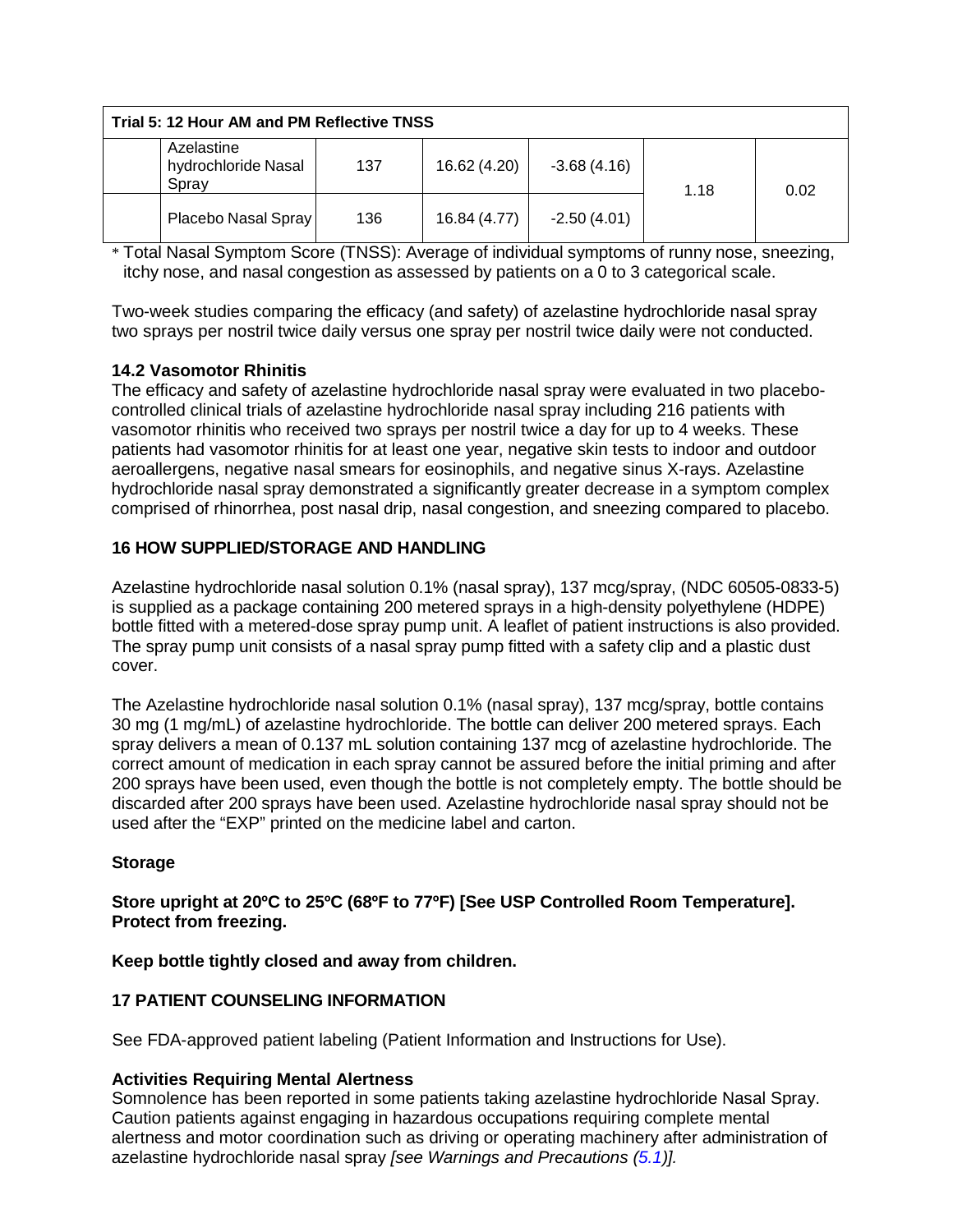## **Concurrent Use of Alcohol and other Central Nervous System Depressants**

Instruct patients to avoid concurrent use of azelastine hydrochloride nasal spray with alcohol or other central nervous system depressants because additional reductions in alertness and additional impairment of central nervous system performance may occur *[see Warnings and Precautions [\(5.1\)](#page-1-6)].*

## **Common Adverse Reactions**

Inform patients that the treatment with azelastine hydrochloride nasal spray may lead to adverse reactions, which include bitter taste, headache, somnolence, dysesthesia, rhinitis, nasal burning, pharyngitis, epistaxis, sinusitis, paroxysmal sneezing, nausea, dry mouth, fatigue, dizziness, and weight increase *[see Adverse Reactions [\(6.1\)](#page-2-0)].*

## **Priming**

Instruct patients to prime the pump before initial use and when azelastine hydrochloride nasal spray has not been used for 3 or more days *[see Dosage and Administration [\(2.3\)](#page-1-1)].*

### **Keep Spray Out of Eyes**

Instruct patients to avoid spraying azelastine hydrochloride nasal spray into their eyes.

## **Keep Out of Children's Reach**

Instruct patients to keep azelastine hydrochloride nasal spray out of the reach of children. If a child accidentally ingests azelastine hydrochloride nasal spray, seek medical help or call a poison control center immediately.

# **APOTEX INC. AZELASTINE HYDROCHLORIDE NASAL SPRAY 137 mcg**

| <b>Manufactured for</b> |  |  |
|-------------------------|--|--|
| Apotex Corp.            |  |  |
| Weston, Florida         |  |  |
| 33326                   |  |  |
|                         |  |  |

Revised: September 2018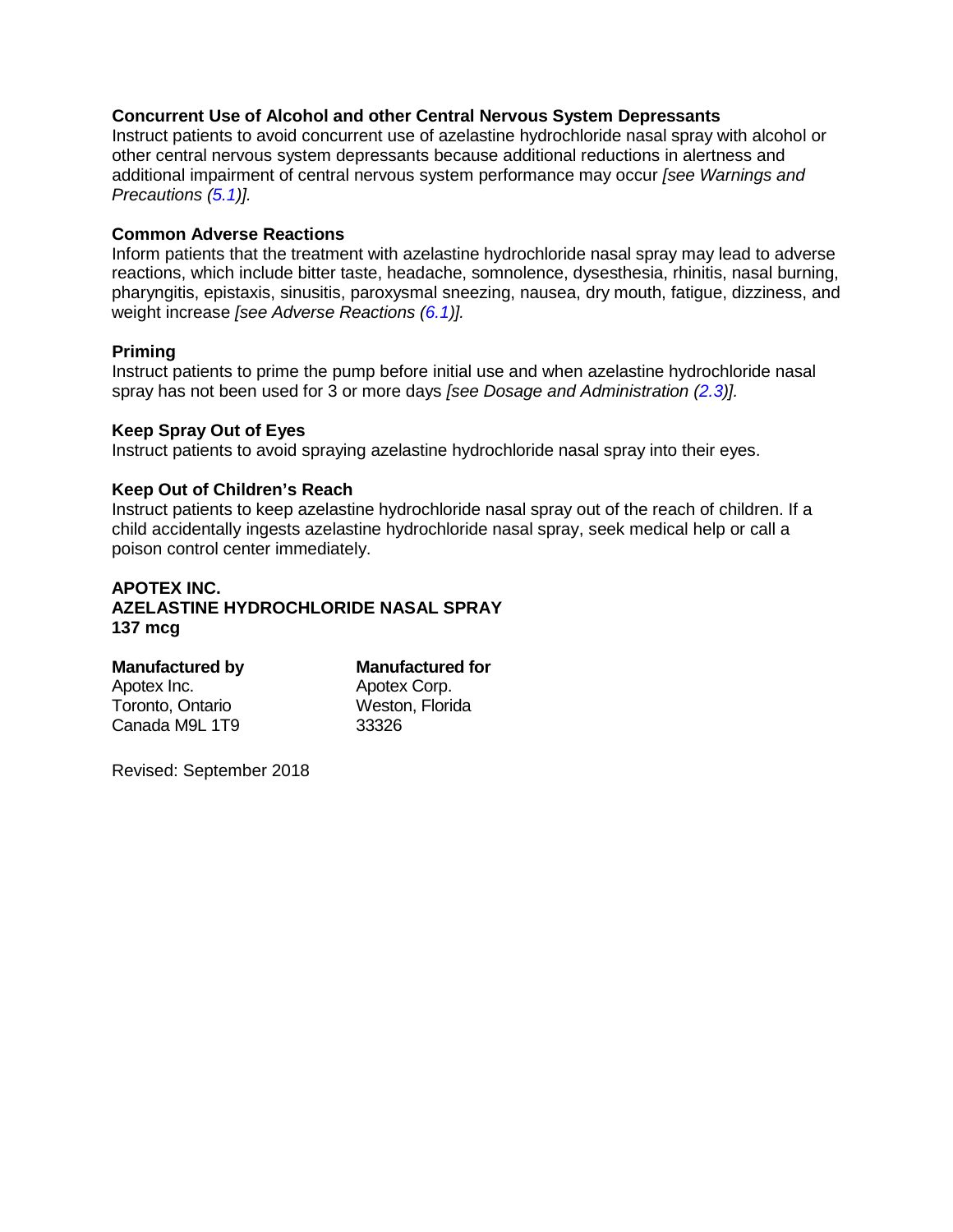## **PATIENT INFORMATION**

Azelastine hydrochloride (a-ZEL-as-teen) Nasal Spray

#### **Important: For use in your nose only.**

### **What is azelastine hydrochloride nasal spray?**

- Azelastine hydrochloride nasal spray is a prescription medicine used to treat symptoms of seasonal allergic rhinitis in people age 5 and older and vasomotor rhinitis in people age 12 and older.
- Azelastine hydrochloride nasal spray may help to reduce your nasal symptoms including stuffy nose, runny nose, itching and sneezing.

It is not known if azelastine hydrochloride nasal spray is safe and effective in children with seasonal allergic rhinitis under 5 years of age or in children with vasomotor rhinitis under 12 years of age.

## **What should I tell my healthcare provider before using azelastine hydrochloride nasal spray? Before using azelastine hydrochloride nasal spray, tell your healthcare provider if you are:**

- allergic to any of the ingredients in azelastine hydrochloride nasal spray. See the end of this leaflet for a complete list of ingredients in azelastine hydrochloride Nasal Spray.
- pregnant, or plan to become pregnant.
- breastfeeding, or plan to breastfeed. It is not known if azelastine hydrochloride nasal spray passes into your breast milk. You and your healthcare provider should decide if you will use azelastine hydrochloride nasal spray if you plan to breastfeed.

**Tell your healthcare provider about all the medicines you take,** including prescription and over-the-counter medicines, vitamins, and herbal supplements. Azelastine hydrochloride nasal spray and other medicines may affect each other, causing side effects.

### **How should I use azelastine hydrochloride nasal spray?**

- Read the **Instructions for Use** at the end of this leaflet for information about the right way to use azelastine hydrochloride nasal spray.
- Spray azelastine hydrochloride nasal spray in **your nose only**. **Do not spray it into your eyes or mouth.**
- Use azelastine hydrochloride nasal spray exactly as your healthcare provider tells you to use it.
- **Do not** use more than your healthcare provider tells you.
- Throw away your azelastine hydrochloride nasal spray bottle after using 200 sprays. Even though the bottle may not be completely empty, you may not get the correct dose of medicine.
- If you use too much or a child accidentally swallows azelastine hydrochloride nasal spray, call your healthcare provider or go to the nearest hospital emergency room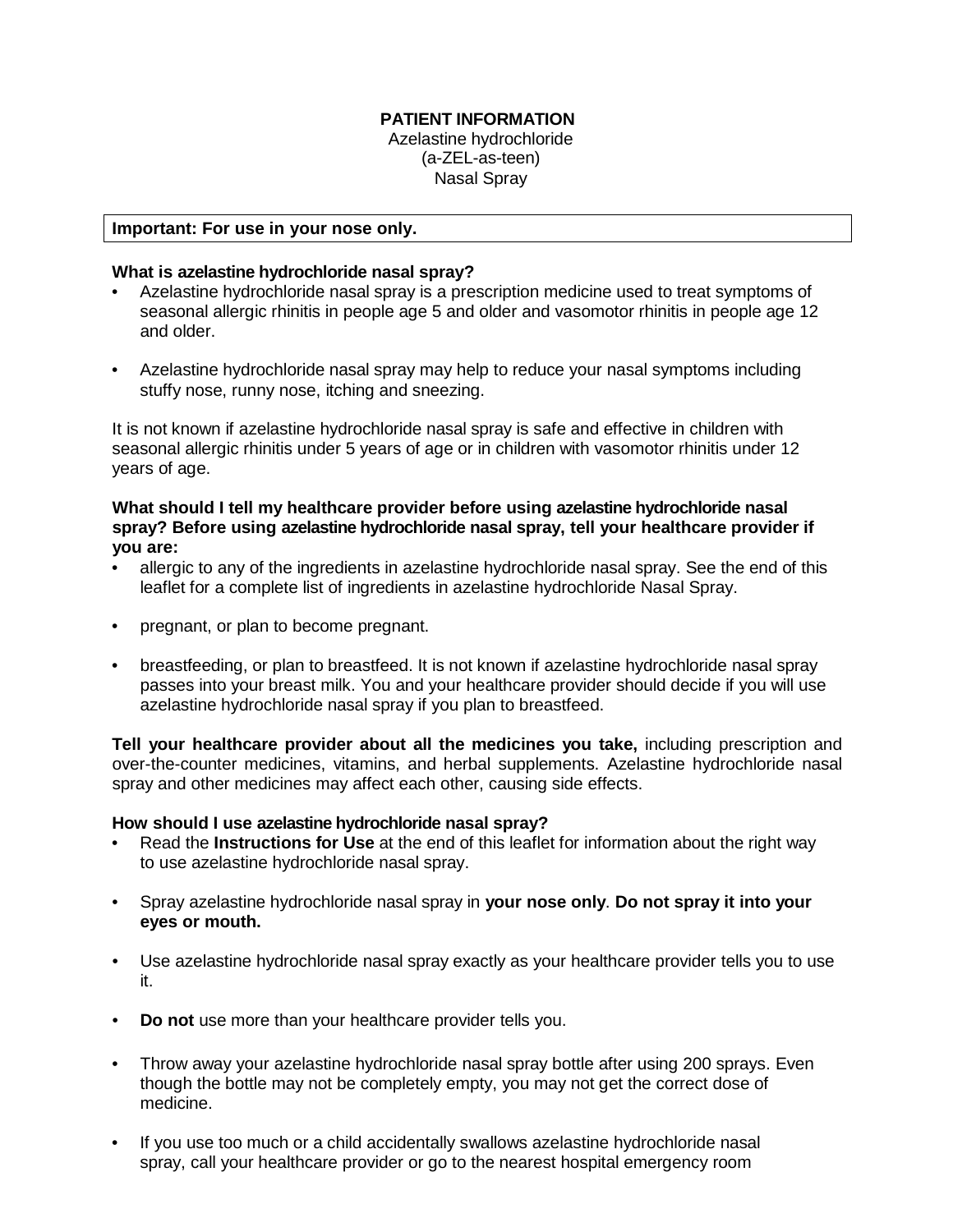right away.

## **What should I avoid while using azelastine hydrochloride nasal spray? Azelastine hydrochloride nasal spray can cause sleepiness:**

- **Do not** drive, operate machinery, or do other dangerous activities until you know how azelastine hydrochloride nasal spray affects you.
- **Do not** drink alcohol or take other medicines that may cause you to feel sleepy while using azelastine hydrochloride nasal spray. It may make your sleepiness worse.

## **What are the possible side effects of azelastine hydrochloride nasal spray?**

The most common side effects of azelastine hydrochloride nasal spray include:

- unusual bitter taste
- headache
- sleepiness
- nose burning, pain or discomfort
- runny nose
- scratchy or sore throat
- nosebleeds
- inflammation or swelling of the sinuses
- sneezing
- nausea
- dry mouth
- fatique
- dizziness
- weight increase

Tell your healthcare provider if you have any side effect that bothers you or that does not go away.

These are not all of the possible side effects of azelastine hydrochloride nasal spray. For more information, ask your healthcare provider or pharmacist.

Call your doctor for medical advice about side effects. You may report side effects to FDA at 1- 800-FDA-1088.

### **How should I store azelastine hydrochloride nasal spray?**

- Store upright at 20ºC to 25ºC (68ºF to 77ºF)
- Do not freeze azelastine hydrochloride nasal spray.
- Do not use azelastine hydrochloride nasal spray after the expiration date "EXP" on the medicine label and box.

## **Keep azelastine hydrochloride nasal spray and all medicines out of reach of children. General information about the safe and effective use of azelastine hydrochloride nasal spray.**

Medicines are sometimes prescribed for conditions other than those listed in a Patient Information leaflet. Do not use azelastine hydrochloride nasal spray for a condition for which it was not prescribed. Do not give azelastine hydrochloride nasal spray to other people, even if they have the same symptoms that you have. It may harm them.

This Patient Information leaflet summarizes the most important information about azelastine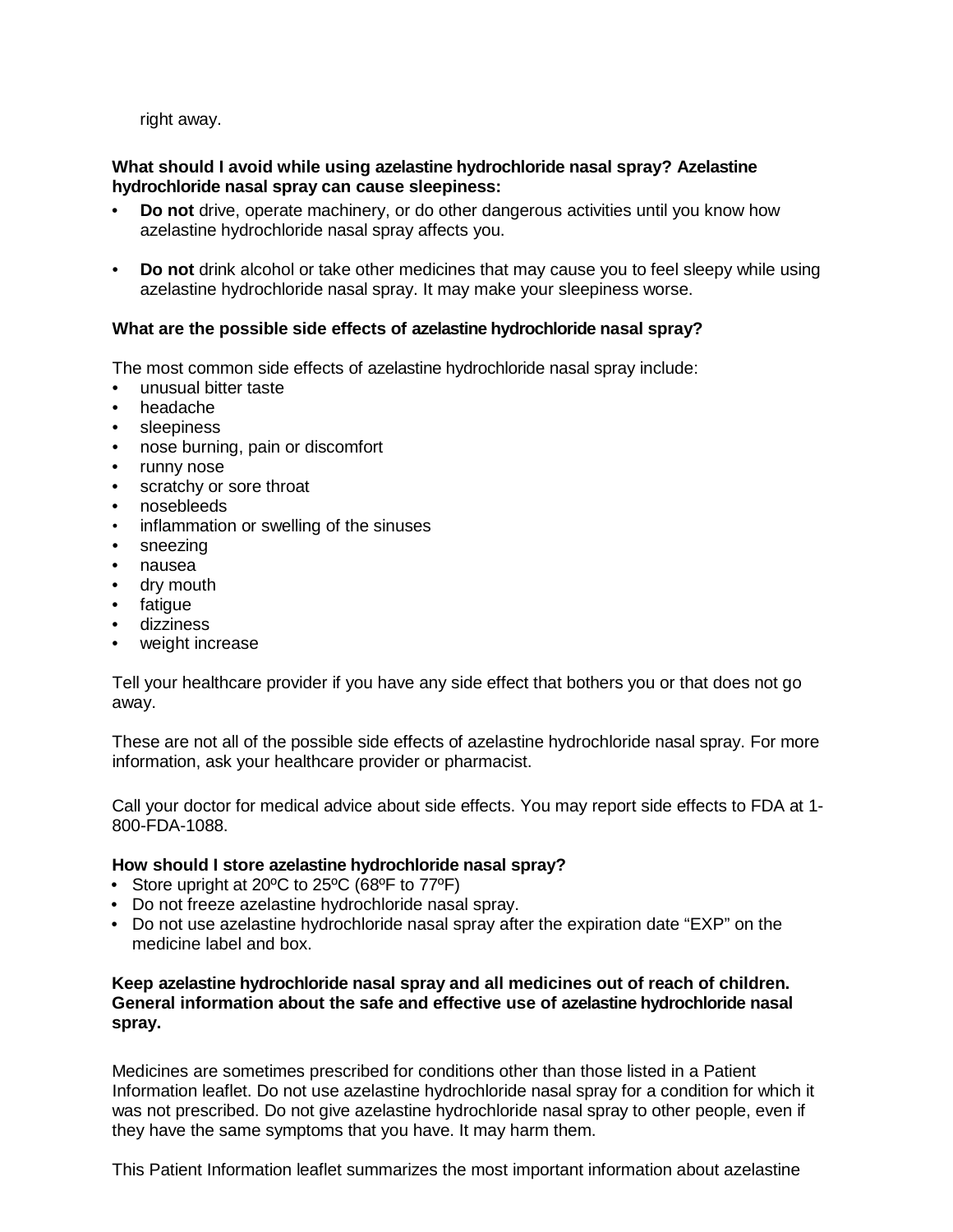hydrochloride nasal spray. If you would like more information, talk with your healthcare provider. You can ask your pharmacist or healthcare provider for information about azelastine hydrochloride nasal spray that is written for health professionals.

For more information call 1-800-706-5575.

# **What are the ingredients in azelastine hydrochloride nasal spray?**

Active ingredient: azelastine hydrochloride

Inactive ingredients: benzalkonium chloride (125 mcg/mL), citric acid, dibasic sodium phosphate, edetate disodium, hypromellose, purified water and sodium chloride.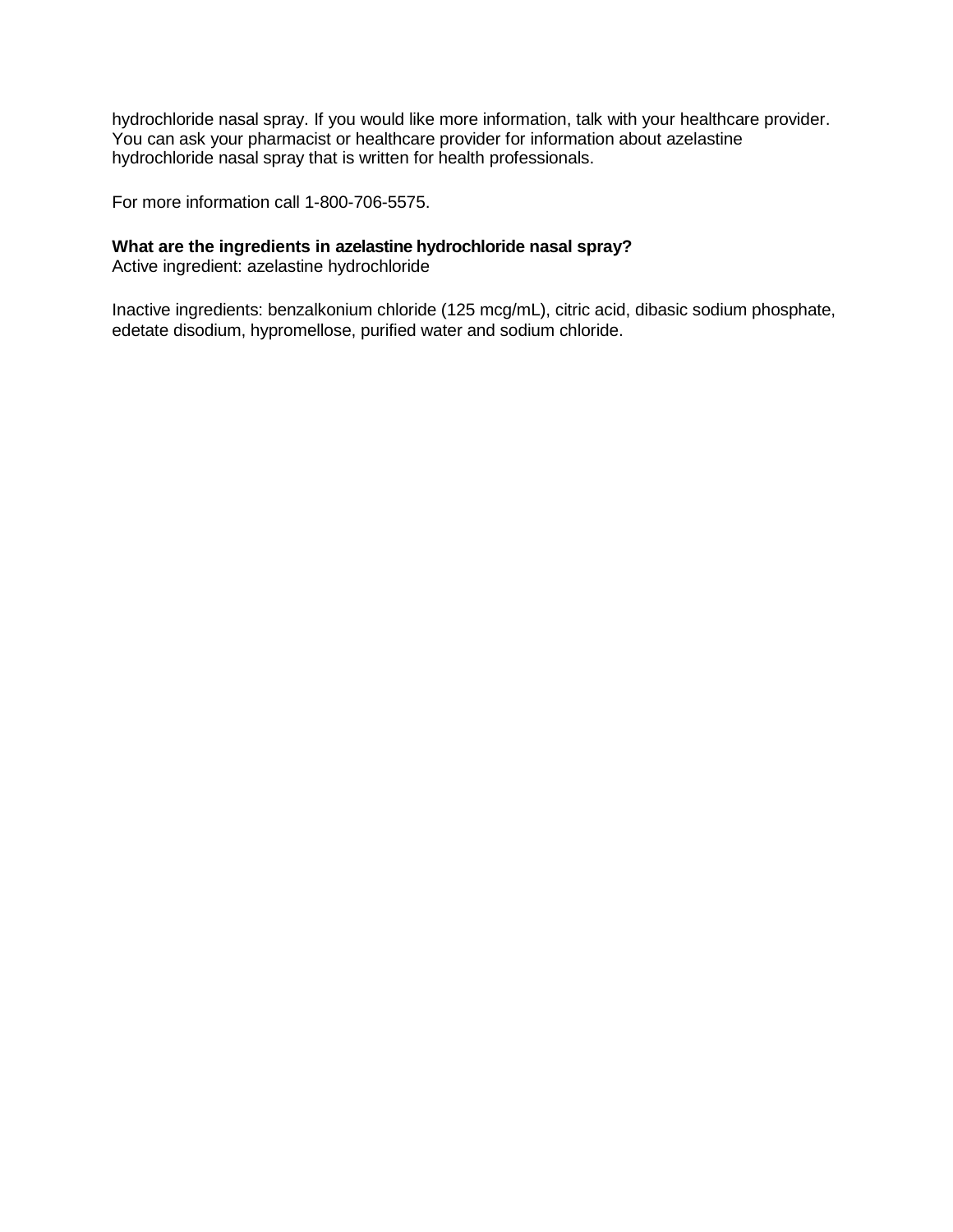## **Instructions for Use Azelastine hydrochloride** [*a-ZEL-as-teen*] **Nasal Spray**

## **Important: For use in your nose only.**

## **For the correct dose of medicine:**

- Keep your head tilted downward when spraying into your nostril.
- Change nostrils each time you use the spray.
- **Breathe gently and do not tip your head back after using the spray.** This will keep the medicine from running down into your throat. You may get a bitter taste in your mouth.

Figure A identifies the parts of your azelastine hydrochloride nasal spray pump



Figure A

## **Before you use azelastine hydrochloride nasal spray for the first time, you will need to prime the bottle. Priming your azelastine hydrochloride nasal spray**

Remove the plastic dust cover over the tip of the pump and the safety clip just under the "shoulders" of the pump (**See Figure B**).



Figure B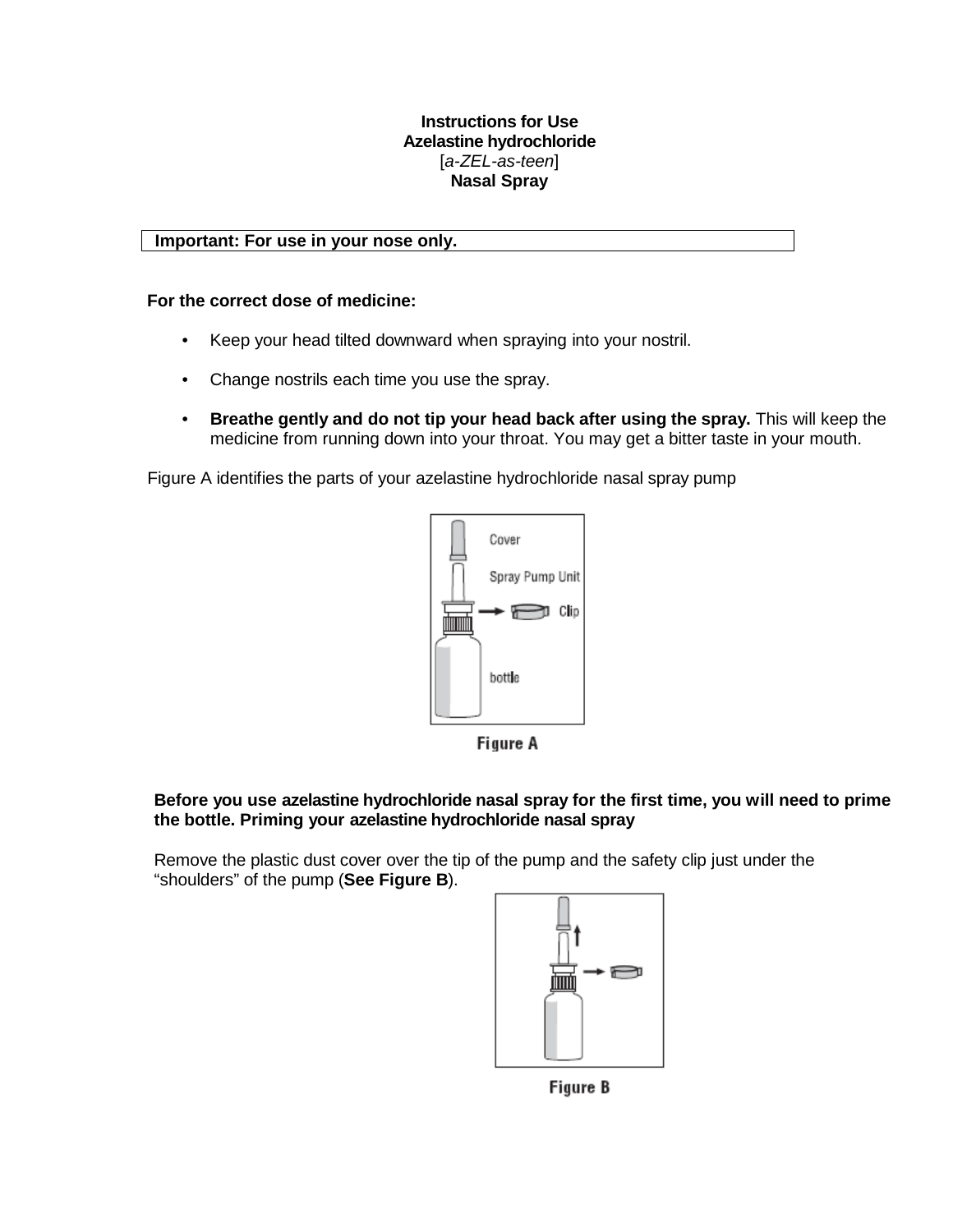Hold the bottle upright with 2 fingers on the shoulders of the spray pump unit and

- put your thumb on the bottom of the bottle. Press upward with your thumb and release for the pumping action. Repeat this until you see a fine mist (**See Figure C**).
- To get a fine mist you must pump the spray fast and use firm pressure against the bottom of the bottle. If you see a stream of liquid, the pump is not working correctly and you may have nasal discomfort.
- This should happen in 4 sprays or less.

Now your pump is primed and ready to use.



Figure C

- **Do not** use azelastine hydrochloride nasal spray unless you see a fine mist after you do the priming sprays. If you do not see a fine mist, clean the tip of the spray nozzle. See the **"Cleaning the Spray Tip of your azelastine hydrochloride nasal spray"** section below.
- If you do not use azelastine hydrochloride nasal spray for 3 or more days, you will need to prime the pump with 2 sprays or until you see a fine mist.

### **Using your azelastine hydrochloride nasal spray**

**Step 1.** Blow your nose to clear your nostrils.

**Step 2.** Keep your head tilted downward toward your toes.

**Step 3.** Place the spray tip about  $\frac{1}{2}$  inch into 1 nostril. Hold bottle upright and aim the spray tip toward the back of your nose (**See Figure D**).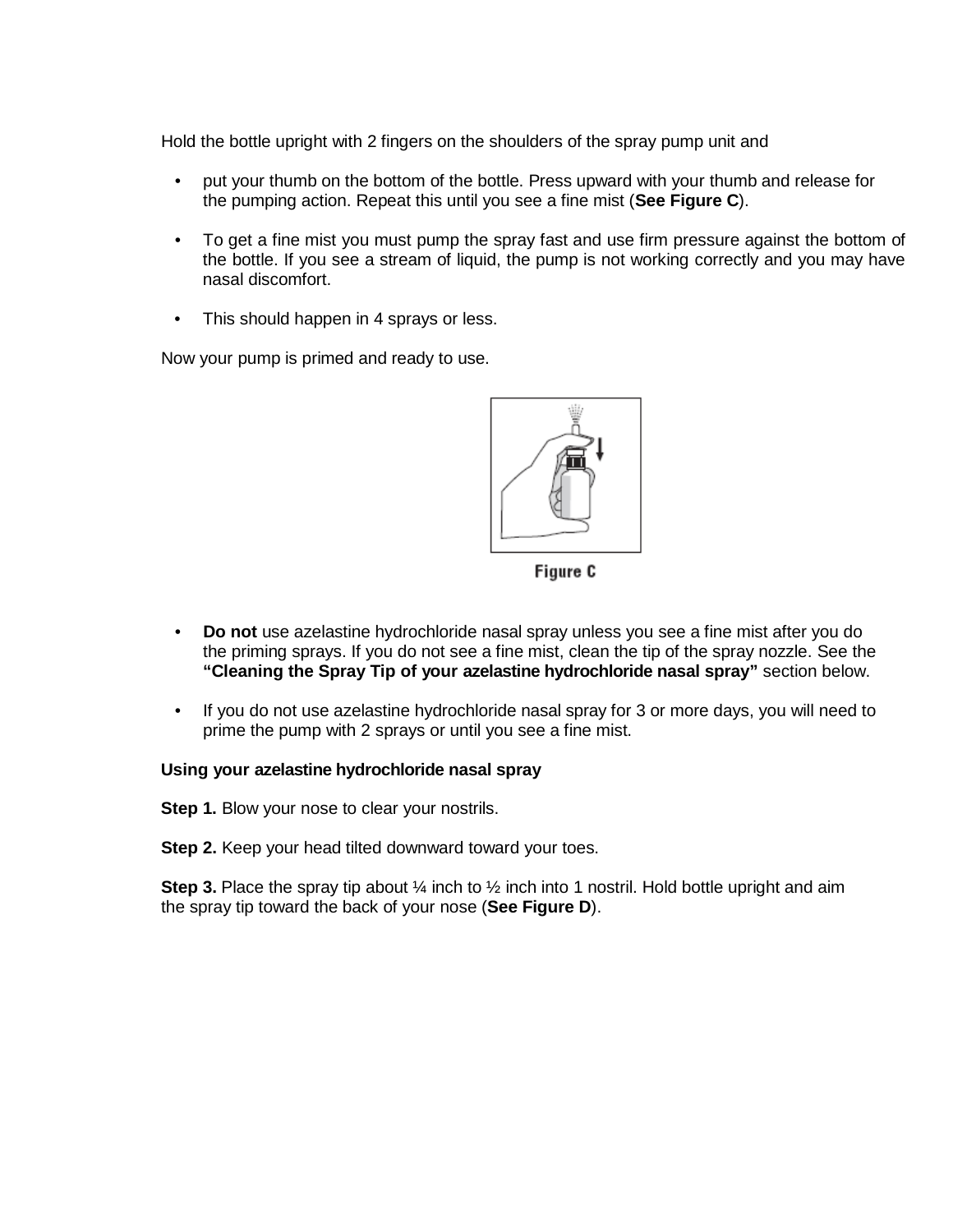

**Step 4.** Close your other nostril with a finger. Press the pump 1 time and sniff gently at the same time, keeping your head tilted forward and down (**See Figure E**).



**Figure E**

**Step 5.** Repeat **Step 3** and **Step 4** in your other nostril.

**Step 6.** If your healthcare provider tells you to use 2 sprays in each nostril, repeat **Steps 2 through 4** above for the second spray in each nostril.

**Step 7.** Breathe in gently, and **do not tilt your head back** after using azelastine hydrochloride nasal spray. This will help to keep the medicine from going into your throat.

**Step 8.** When you finish using your azelastine hydrochloride nasal spray, wipe the spray tip with a clean tissue or cloth. Put the safety clip and dust cover back on the bottle.

### **Cleaning the Spray Tip of your Azelastine Hydrochloride Nasal Spray**

• the spray tip opening is clogged, do not use a pin or pointed object to unclog the tip. Unscrew the spray pump unit from the bottle by turning it to the left (counter-clockwise) (**See Figure F**).